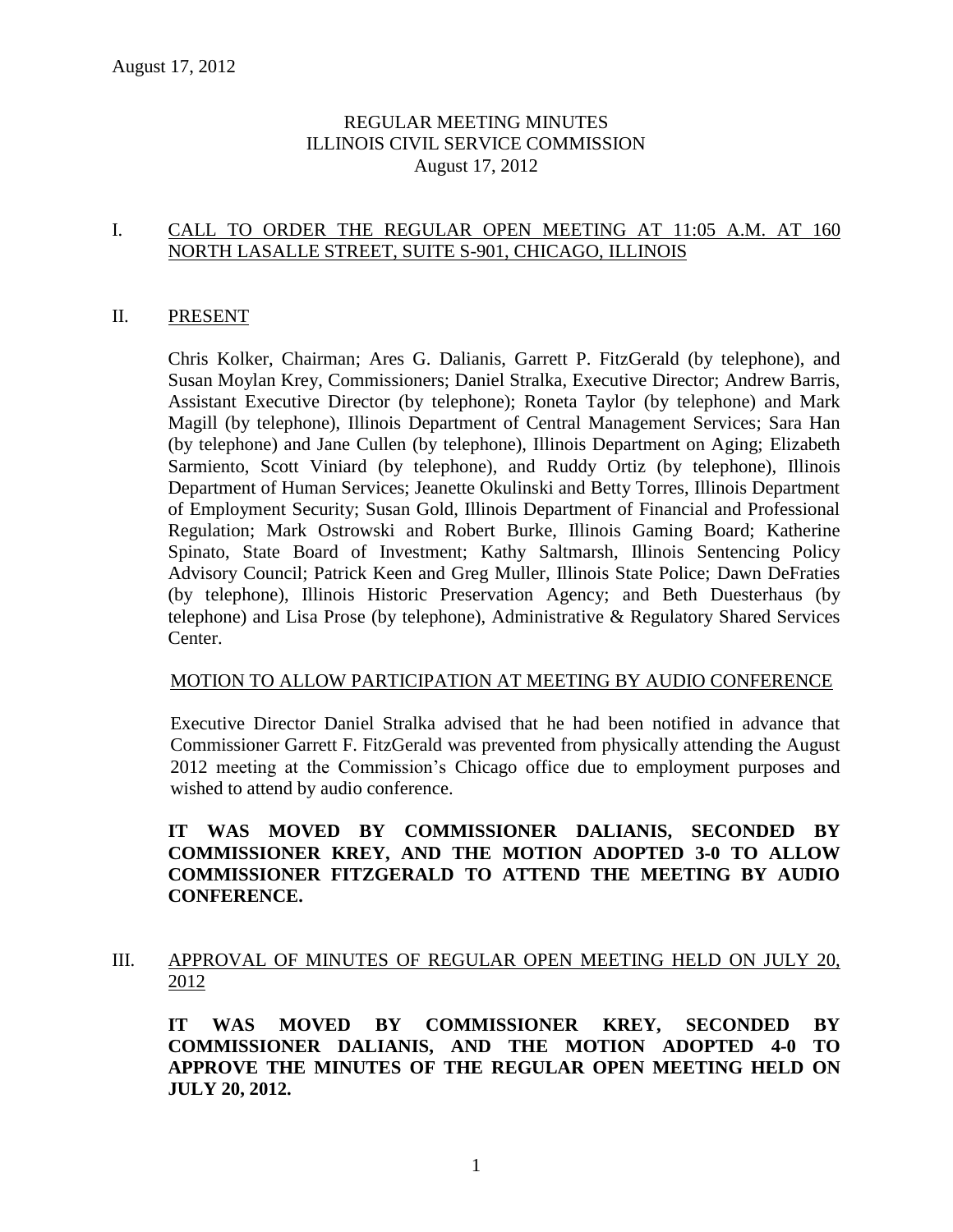#### EXEMPTIONS UNDER SECTION 4d(3) OF THE PERSONNEL CODE IV.

# A. Report on Exempt Positions from Illinois Dept. of Central Management Services

| Total<br>Employees |  | Number of Exempt<br>Positions |
|--------------------|--|-------------------------------|
| Agency             |  |                               |
|                    |  |                               |
|                    |  |                               |
|                    |  |                               |
|                    |  |                               |
|                    |  |                               |
|                    |  |                               |
|                    |  |                               |
|                    |  |                               |
|                    |  |                               |
|                    |  |                               |
|                    |  |                               |
|                    |  |                               |
|                    |  |                               |
|                    |  |                               |
|                    |  |                               |
|                    |  |                               |
|                    |  |                               |
|                    |  |                               |
|                    |  |                               |
|                    |  |                               |
|                    |  |                               |
|                    |  |                               |
|                    |  |                               |
|                    |  |                               |
|                    |  |                               |
|                    |  |                               |
|                    |  |                               |
|                    |  |                               |
|                    |  |                               |
|                    |  |                               |
|                    |  |                               |
|                    |  |                               |
|                    |  |                               |
|                    |  |                               |
|                    |  |                               |
|                    |  |                               |
|                    |  |                               |
|                    |  |                               |
|                    |  |                               |
|                    |  |                               |
|                    |  |                               |
|                    |  |                               |
|                    |  |                               |
|                    |  |                               |
|                    |  |                               |
|                    |  |                               |
|                    |  |                               |
|                    |  |                               |
|                    |  |                               |
|                    |  |                               |
|                    |  |                               |
|                    |  |                               |
|                    |  |                               |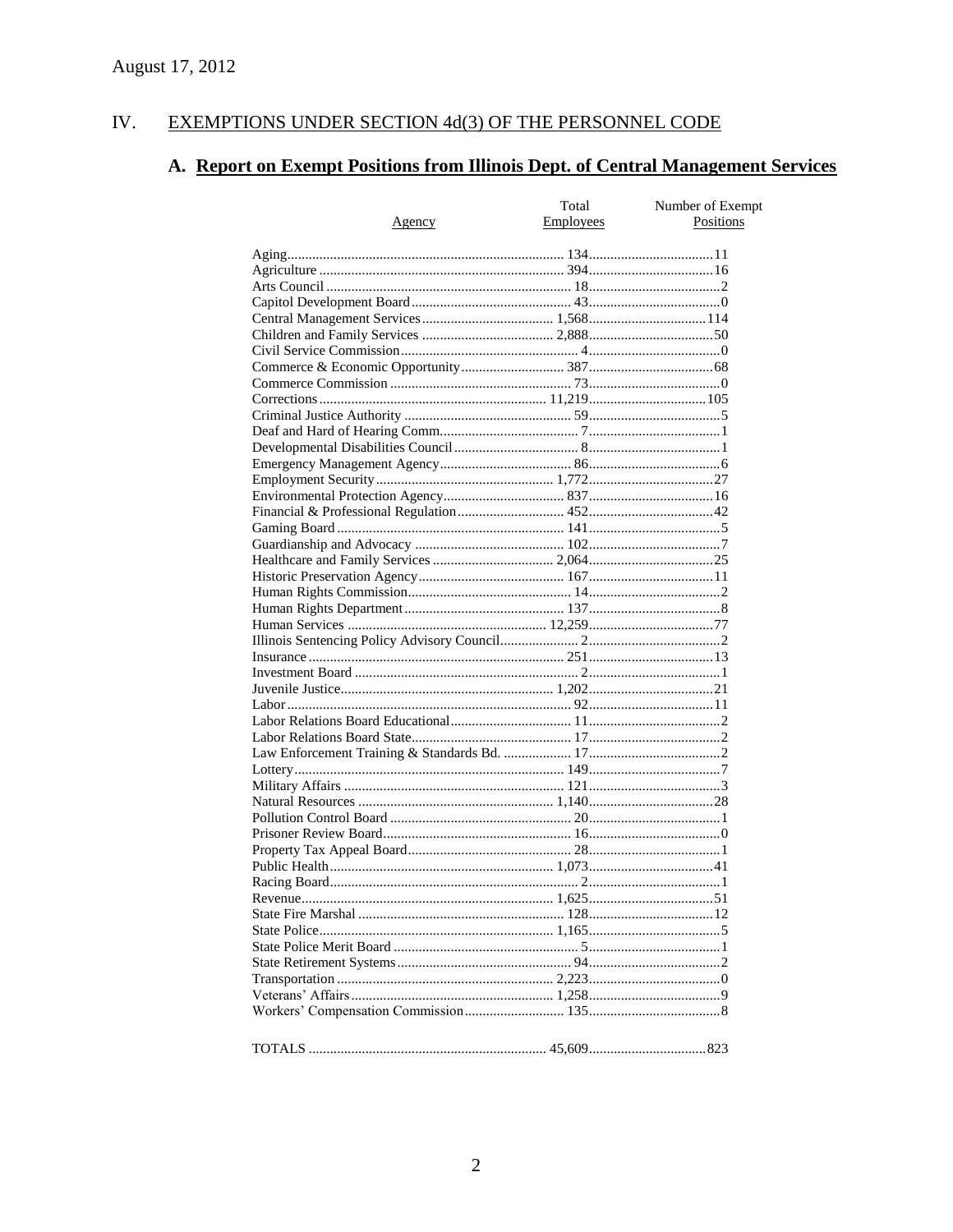#### **B. Governing Rule – Section 1.142 Jurisdiction B Exemptions**

- a) The Civil Service Commission shall exercise its judgment when determining whether a position qualifies for exemption from Jurisdiction B under Section 4d(3) of the Personnel Code. The Commission will consider any or all of the following factors inherent in the position and any other factors deemed relevant to the request for exemption:
	- 1) The amount and scope of principal policy making authority;
	- 2) The amount and scope of principal policy administering authority;
	- 3) The amount of independent authority to represent the agency, board or commission to individuals, legislators, organizations or other agencies relative to programmatic responsibilities;
	- 4) The capability to bind the agency, board or commission to a course of action;
	- 5) The nature of the program for which the position has principal policy responsibility;
	- 6) The placement of the position on the organizational chart of the agency, board or commission;
	- 7) The mission, size and geographical scope of the organizational entity or program within the agency, board or commission to which the position is allocated or detailed.
- b) The Commission may, upon its own action after 30 days notice to the Director of Central Management Services or upon the recommendation of the Director of the Department of Central Management Services, rescind the exemption of any position that no longer meets the requirements for exemption set forth in subsection (a). However, rescission of an exemption shall be approved after the Commission has determined that an adequate level of managerial control exists in exempt status that will insure responsive and accountable administrative control of the programs of the agency, board or commission.
- c) For all positions currently exempt by action of the Commission, the Director of Central Management Services shall inform the Commission promptly in writing of all changes in essential functions, reporting structure, working title, work location, position title, position number or specialized knowledge, skills, abilities, licensure or certification.
- d) Prior to granting an exemption from Jurisdiction B under Section 4d(3) of the Personnel Code, the Commission will notify the incumbent of the position, if any, of its proposed action. The incumbent may appear at the Commission meeting at which action is to be taken and present objections to the exemption request.

(Source: Amended at 34 Ill. Reg. 3485, effective March 3, 2010)

\* \* \*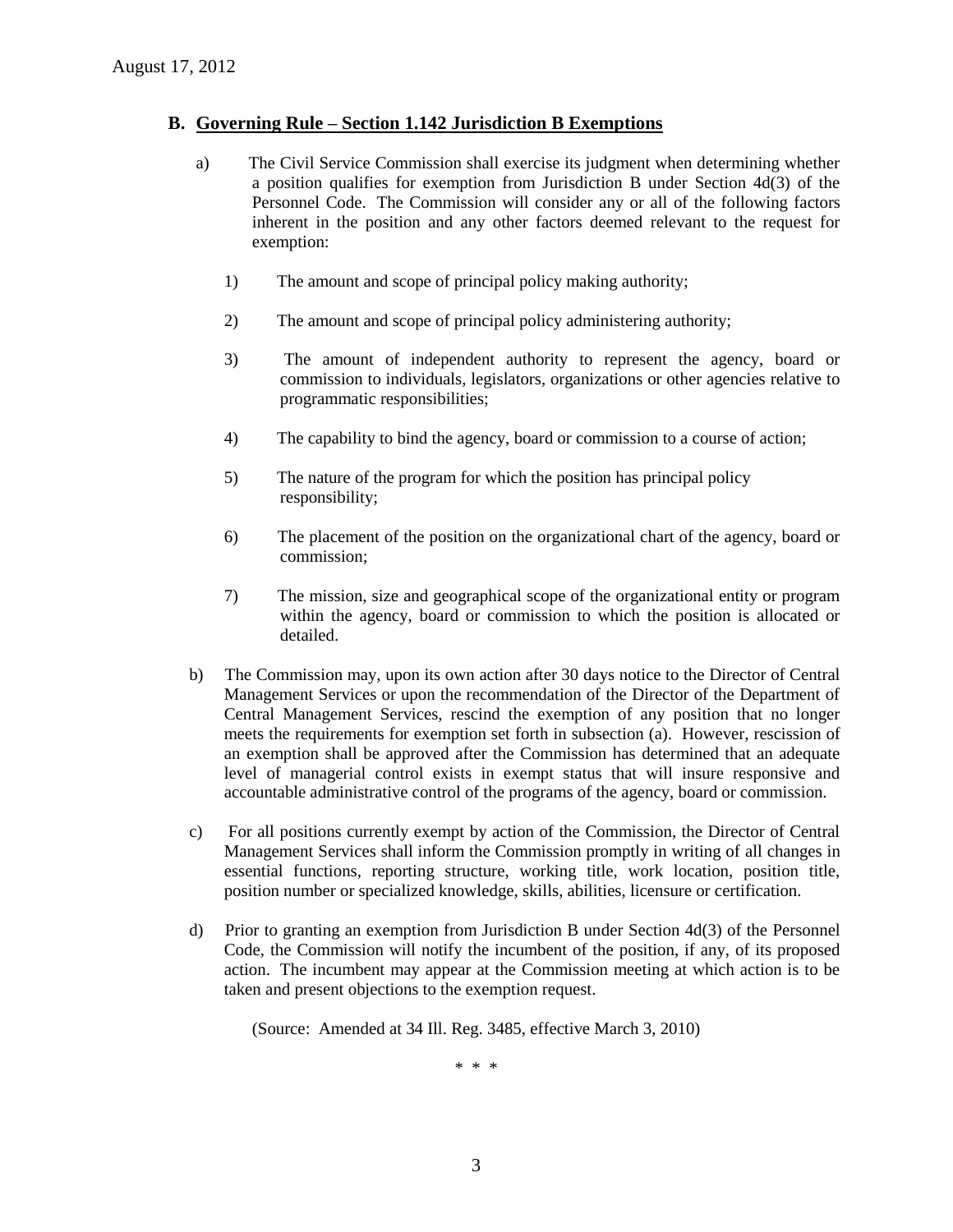# **C. Requests for 4d(3) Exemption**

Executive Director Daniel Stralka reported:

As to Items C1 and C2, these are two requests from the Department on Aging that were continued from last month. C1 is the Senior Policy Advisor who reports to the Deputy Director who reports to the Director. C2 is the Deputy Division Manager of Home and Community Services who reports to the Division Manager who reports to the Deputy Director who reports to the Director.

As to C1, this position has principal policy formulation and implementation responsibilities for all Medicare/Medicaid programs at the agency. That is a generic term to describe any program available to eligible seniors. The difficulty for positions such as these is that these social service programs – especially related to Medicare and Medicaid – do not confine themselves to one agency. While Healthcare and Family Services is the lead agency for Medicare/Medicaid implementation, the various programs are also conducted through the other social service agencies such as Aging as well as the Department of Insurance. For the most part, various statutes identify the roles each agency plays in the implementation of these programs. With respect to this request, it appears to have principal policy responsibility for agency programs that fit this description. Since these programs have a statutory basis for the agency's role in delivering the defined services to eligible State residents, Staff recommended approval of this request. It is also noteworthy that this position will represent Aging at various meetings of the social service agencies with capacity to bind the agency to a course of action in the State's scheme of implementation of various Medicare/Medicaid programs.

Chairman Kolker inquired as to C1 for what programs would the position have binding authority. Jane Cullen, Chief Internal Auditor, representing the Department on Aging, cited several programs including Rebalancing Long Term Care and implementation of the Colbert Decree for relocating senior citizens from institutional settings. Chairman Kolker then inquired whether there were any collective bargaining issues with these positions and Ms. Cullen responded negatively.

As to C2, this is a situation where the agency is seeking a Deputy Division  $\bullet$ Manager for the largest program within the agency. Home and Community Services supports a number of programs under its umbrella including the State Long-Term Care Ombudsman program, the Elder Abuse and Neglect program, and other programs under the Older Americans Act. It will function more as a principal policy implementer while the Division Manager will function more as a principal policy formulator. This position is most analogous to a number of Assistant Deputy Directors in specified programs at the Department of Commerce and Economic Opportunity. For these reasons, Staff recommended approval of this request.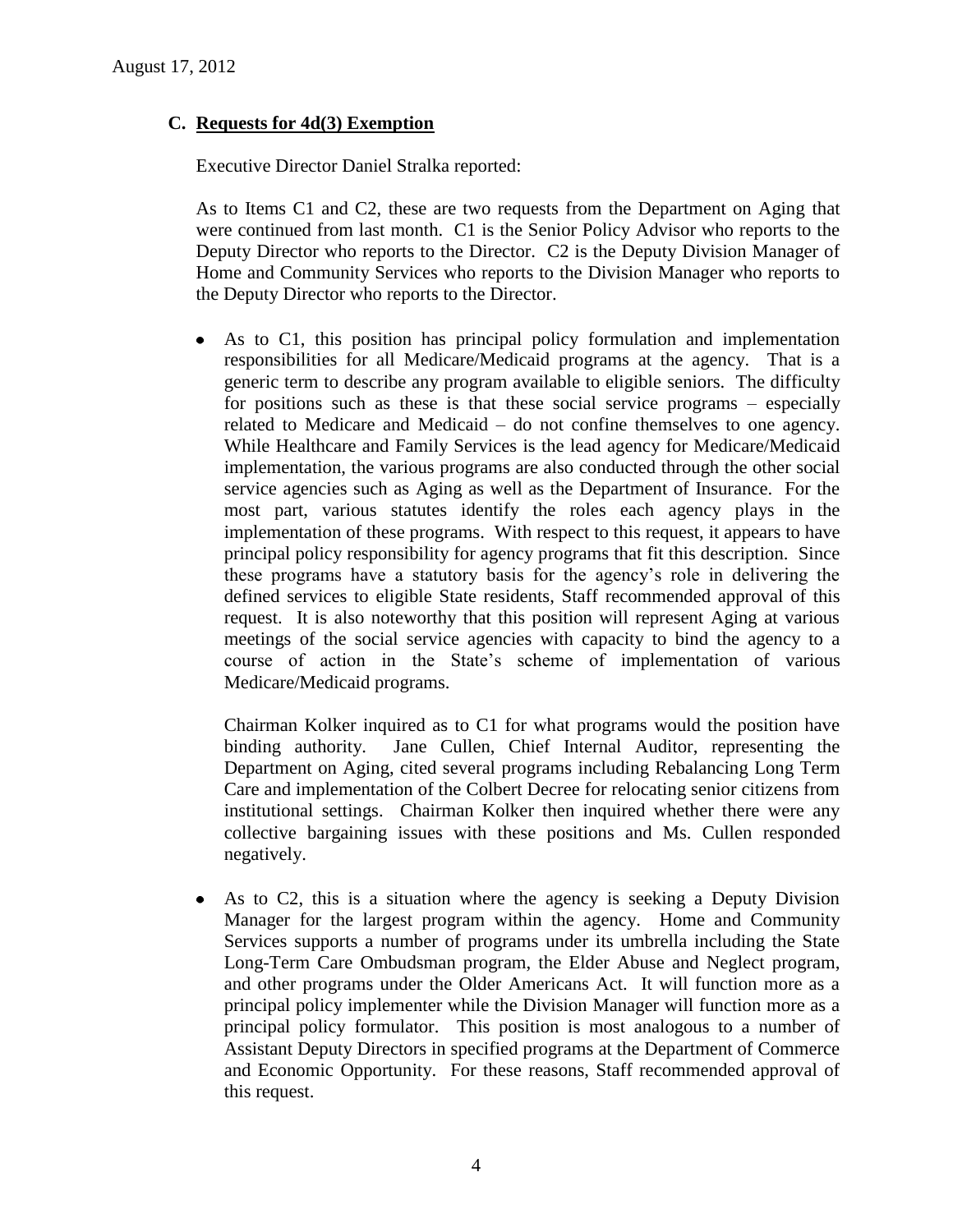- As to Item D, the agency requested that this matter be continued to next month's meeting.
- As to Item E, this request is for the Information Strategy Director at the Department of Employment Security (IDES), a position that reports to the Director. This position is involved in the planning, directing, and implementing of public relations policies and strategies for the agency across all mediums including print, broadcast, social media, intranet, and internet. One of the major issues with this request is that there is a 4d(3) exempt Media Administrator at the Illinois Office of Communication and Information (IOCI) in Central Management Services (CMS) that performs similar responsibilities for the agency. In 2004 the Governor issued Executive Order #2 which consolidated all media relations functions for State agencies under the IOCI. There are presently 30 4d(3) exempt positions at the IOCI which exemptions are based on the performance of this function. One of the byproducts of this consolidation, not necessarily embraced by all agencies, is that agency positions formerly known as Public Information Officers which were under the agency directors lost their exempt status. From time to time, agencies submit requests to the Commission to exempt positions that perform functions substantially identical to that of the Media Administrators at the IOCI. Staff consistently notes the overlap and recommends that such requests be denied. A review of the position description form for the requested position indicates that it has substantially the same responsibilities as the already exempt Media Administrator assigned to this agency. As that precludes it from having the principal policy responsibility required under the Personnel Code for a 4d(3) exemption, Staff recommended that this request be denied. Staff also noted that there are credible arguments in favor of this request including the agency only having a part-time Media Administrator while other agencies have one or more. There are limited examples of agencies having some overlapping 4d(3) positions with Media Administrators. In addition, the agency makes a viable argument in favor of exemption since this position develops or creates the message while the Media Administrator focuses on the delivery of the message. For those reasons, the denial recommendation was characterized as a soft denial.

Barb Piwowarski, Executive Deputy Director of Administration, Illinois Department of Employment Security, responded by noting the differences between this position and the Media Administrator. This position handles communication beyond press releases which is more the purview of the Media Administrator. In addition, the Media Administrator is only part-time at IDES and has been assisting the Department of Veterans' Affairs with new programs to benefit veterans. Chairman Kolker inquired why the agency would not simply seek a full-time Media Administrator. Ms. Piwowarski responded that they had not considered that, repeating that the requested position has information producing and distributing responsibilities beyond the media. Chairman Kolker noted his concern that approving this request may usurp CMS's role in this process as carried out by the Media Administrator. Ms. Piwowarski responded by noting how this position communicates with the agency's clients and partners in a variety of ways. Chairman Kolker inquired whether the position would develop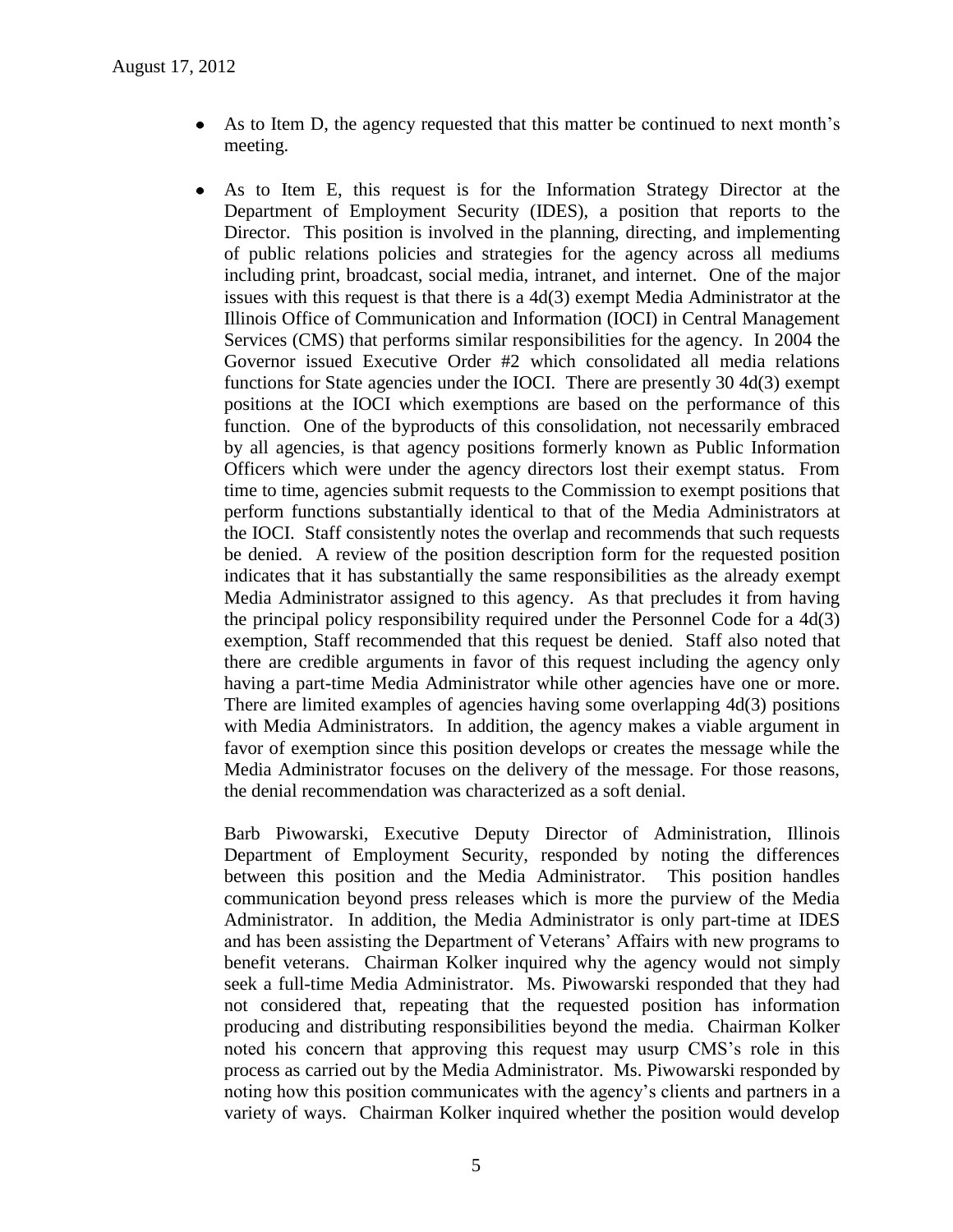policy. Ms. Piwowarski responded by pointing out that the requested position would serve on the agency's senior management team. Commissioner Krey asked who the position reported to and Ms. Piwowarski replied the agency director. Commissioner FitzGerald asked if this request was time sensitive and Ms. Piwowarski replied affirmatively.

- As to Item F, this request is for the Credit Union Program Supervisor in the Department of Financial and Professional Regulation, Division of Financial Institutions, a position that reports to the Division Director who reports to the Secretary. This position was first exempted over 30 years ago but had its exemption rescinded in May 2010 due to extended vacancy. The agency now seeks reinstatement of the exemption. The Credit Union Program Supervisor is a position established by statute to supervise all the administrative and technical activities of the program. As such, it has principal policy implementation responsibilities. Staff considered this factor along with its lengthy exempt history and the agency's representation that it will fill the position shortly in recommending approval of this request.
- As to Item G, this request is for the Licensing Coordinator for the Illinois Gaming  $\bullet$ Board, a position that reports to the Administrator. This position has principal policy formulation and implementation responsibilities in processing all licensing requests related to riverboat and video gaming in the State. That amounts to 10 riverboat licenses, 25 riverboat supplier licenses and over 10,000 riverboat occupational licenses. Licenses related to video gaming may add up to an additional 10,000 to this total. As licensing is a primary program of the Gaming Board, Staff recommended approval of this request. Chairman Kolker inquired of the incumbent, Robert Burke, (who was present) if there was any objection and he responded negatively. Commissioner Dalianis asked the incumbent how long he had worked with the agency and Robert Burke responded 18½ years. Mark Ostrowski, Gaming Board Administrator, provided additional statistical information about the growth of licensing, noting how at one time the incumbent performed this function on his own.
- $\bullet$ As to Item H, this request is for the Director of Security at the Abraham Lincoln Presidential Library and Museum, a position that reports to the Director. This position was first exempted in October 2004 but had its exemption rescinded in November 2011 due to extended vacancy. The agency has a new Director and has indicated it is prepared to fill the position so it is seeking reinstatement. There have been no significant changes to the position; it remains responsible for all security issues at the Library and Museum. For these reasons Staff recommended approval of this request. Chairman Kolker inquired if there were any collective bargaining issues with this position and Dawn DeFraties, representing the Illinois Historic Preservation Agency, responded negatively.
- As to Item I, this request is for the Director of the Community Service Enterprise  $\bullet$ Program at the Department of Human Services, a position that reports to the Chief Operations Officer who reports to the Assistant Secretary who reports to the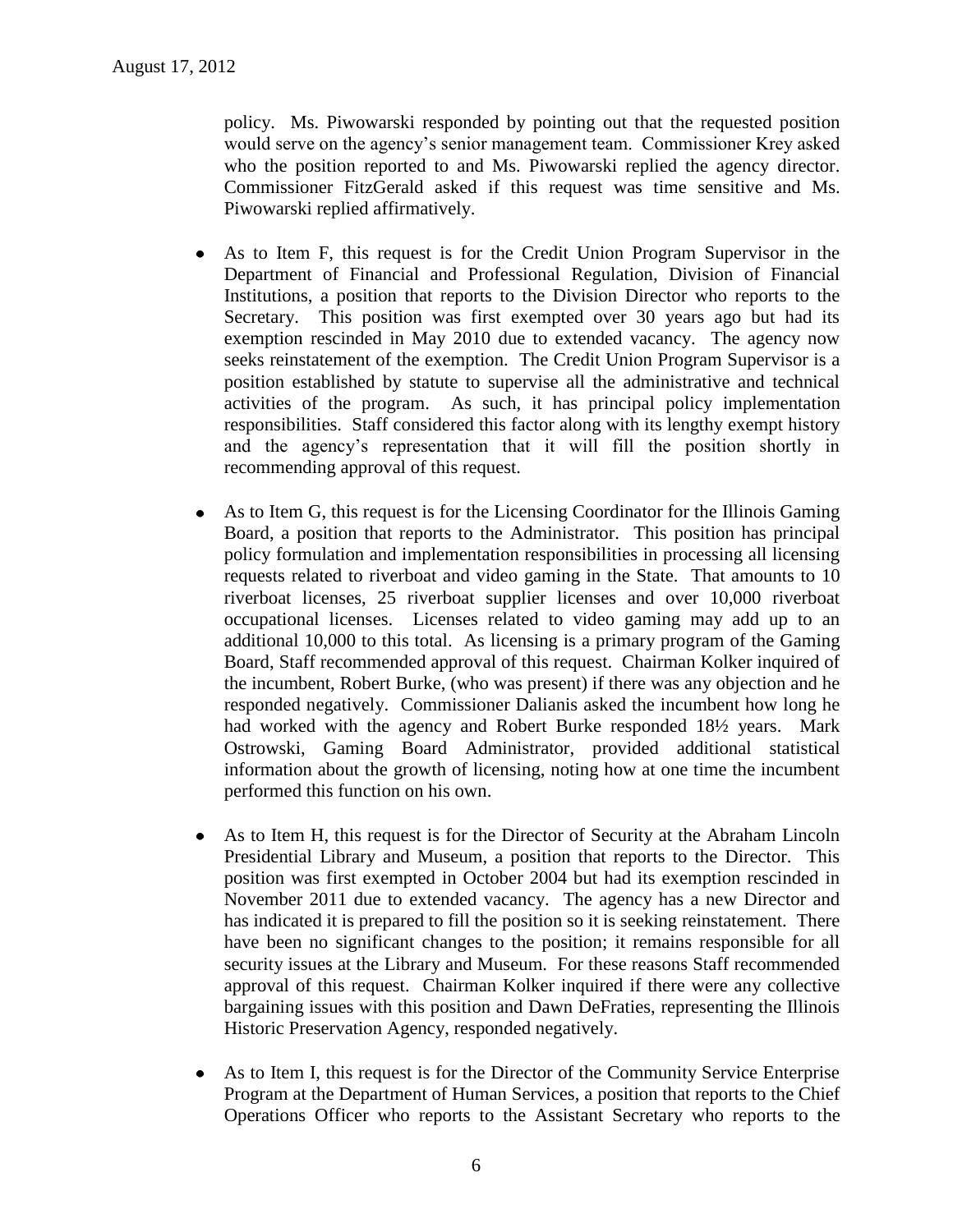Secretary. This position is responsible for, essentially, Business Enterprise Program (BEP)-type functions for agency expenditures such as grants and purchase of care contracts that are outside the purview of CMS which monitors other State procurements for this reason. The basis for this program is in HB1488 which created a Management Improvement Initiative Committee encompassing the five social service agencies to, essentially, streamline bureaucratic operations that they share. One of these initiatives is to establish this position to monitor such expenditures across all five agencies – estimated to be over one billion dollars – to ensure BEP vendor participation is at an acceptable level.

As the Commission has previously indicated that the CMS BEP program supports a 4d(3) exempt position and it has been confirmed that these expenditures do not fall under it, Staff recommended approval of this request. Chairman Kolker inquired whether this position would be involved in advancing legislative initiatives in this field and Elizabeth Sarmiento, Director of Human Resources for Illinois Department of Human Services, responded affirmatively.

- As to Item J, this request is for the Chief Information Officer for the Illinois State  $\bullet$ Board of Investment, a position that reports to the Executive Director. This position has principal policy responsibility for all information technology matters affecting the Board which itself is responsible for \$11,000,000,000 in portfolio holdings. As the Commission has exempted similar positions in the past, Staff recommended approval of this request. Commissioner Dalianis inquired as to the portfolio holdings and Katherine Spinato, Deputy Executive Director, Illinois State Board of Investment, responded that it represented funds held on behalf of state employees, judges, the General Assembly, etc.
- As to Item K, this request is for the Research Director for the Illinois Sentencing  $\bullet$ Policy Advisory Council (ISPAC), a position that reports to the Executive Director. ISPAC was created to review sentencing policies and practices and examine how they impact the State's criminal justice system. This position has responsibility for the research required of ISPAC including acquiring and managing data collection and supervising a research staff. ISPAC already has an exempt Executive Director and Senior Policy Advisor. While it is undisputed that this position will require a highly skilled person to gather information, present it in an understandable format, and participate in meetings at which sentencing policy development is discussed, there is nothing to indicate that the position has any independent decision-making authority in the sentencing area. In addition, it is noted that ISPAC itself is an advisory committee; ultimate policy determinations are made at a different level. For these reasons, Staff recommended denial of this request.

Illinois Sentencing Policy Advisory Council Executive Director Kathy Saltmarsh replied that the primary purpose of the requested position is to develop a fiscal impact model for sentencing, and then address various alternatives and agencies to determine their impact. She cited the example of how sentencing can be impacted when the Department of Human Services cuts its mental health services.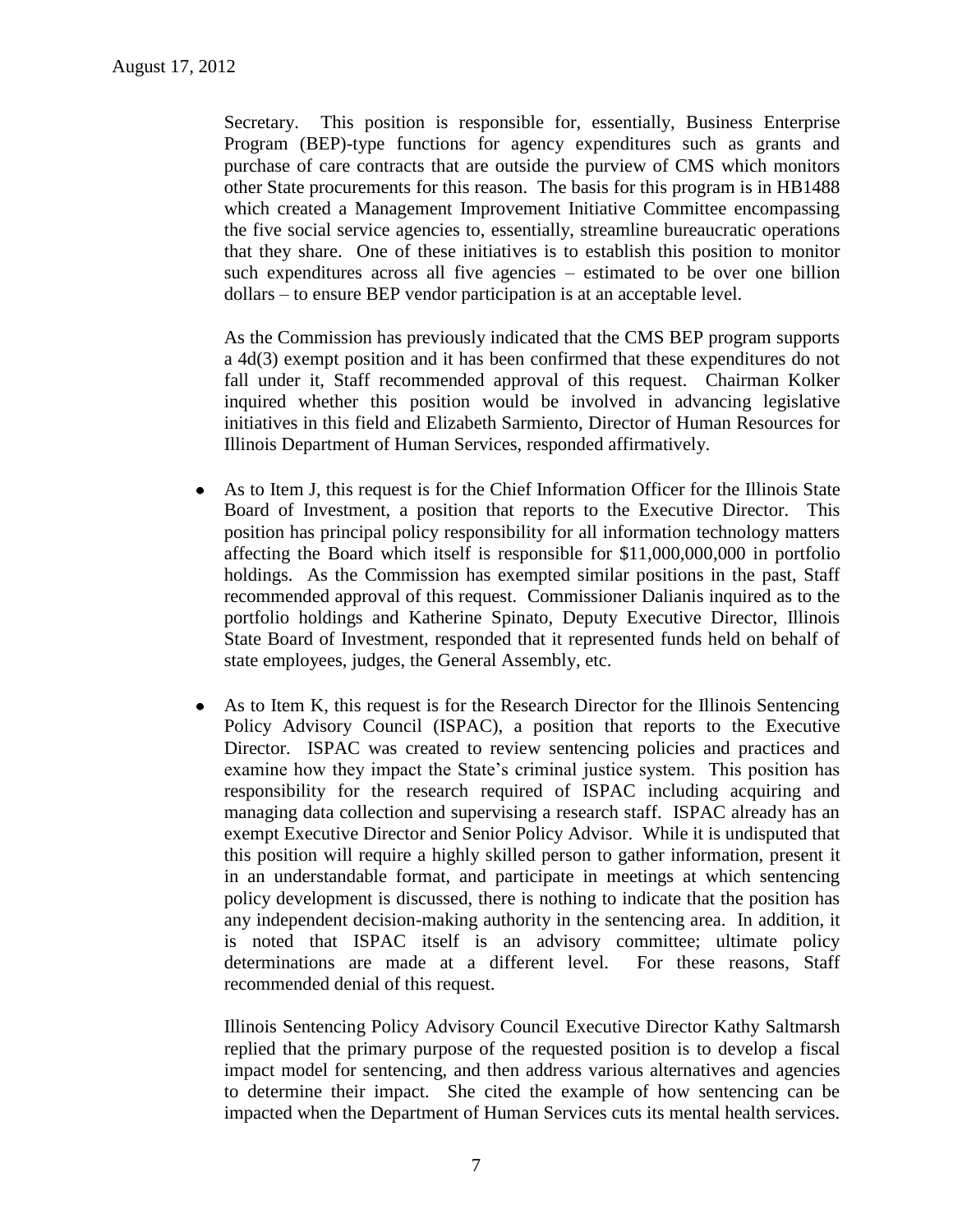This position would be responsible for developing unique calculations and creating a unique database for use by the General Assembly in considering sentencing legislation. The position will have the capacity to bind the agency to data sharing relationships with universities.

Chairman Kolker noted that the position gathers information, and creating policy on how the information is gathered is not compatible with exemption criteria. He also noted that ISPAC is an advisory council; it does not ultimately establish sentencing policy.

Executive Director Saltmarsh responded that this position is charged with developing models and assumptions and formulas. It is a managerial position for complex research questions, having to identify original sources that have data ISPAC needs to perform its function. Data it gathers will be useful for the Budgeting for Results initiative put forth by the legislature and the Governor's Office of Management and Budget.

After additional discussion between the Commissioners and Executive Director Saltmarsh, it was agreed to continue this matter until next month for Commission Staff to continue this dialogue with the agency.

As to Item L, this request is for the Administrative Services Bureau Chief/Chief Fiscal Officer at the Illinois State Police, a position that reports to the sworn Colonel of the Office of Administration who reports to the Director. This position was first exempted in March 2005 but had its exemption rescinded in May 2012 due to extended vacancy. The agency has indicated it is prepared to fill the position so it is seeking reinstatement. There have been no significant changes to the position; it remains responsible for the fiscal and human resources functions of the agency. For these reasons Staff recommended approval of this request.

Chairman Kolker inquired whether this position implements policy. Greg Muller, First Deputy Director of the Illinois State Police, responded that it does in fiscal matters. Patrick Keen, Colonel-Division of Administration, Illinois State Police, added that the position was presently vacant and there were no collective bargaining issues.

As to Item M, this request is for the Chief of the Office of Child and Family  $\bullet$ Policy, a position that reports to the Deputy Director of Policy and Advocacy who reports to the Chief of Staff who reports to the Director. This position is ostensibly responsible for directing and controlling the operation of the policy analysis program. However, its superior Deputy Director position appears to be the position that has principal policy responsibility for this program and the requested position manages the position subject to the Deputy Director's direction. In addition, the agency has an exempt deputy general counsel whose job responsibilities include review and analysis of policy and procedures to ensure compliance with laws. For these reasons, Staff recommended denial of this request.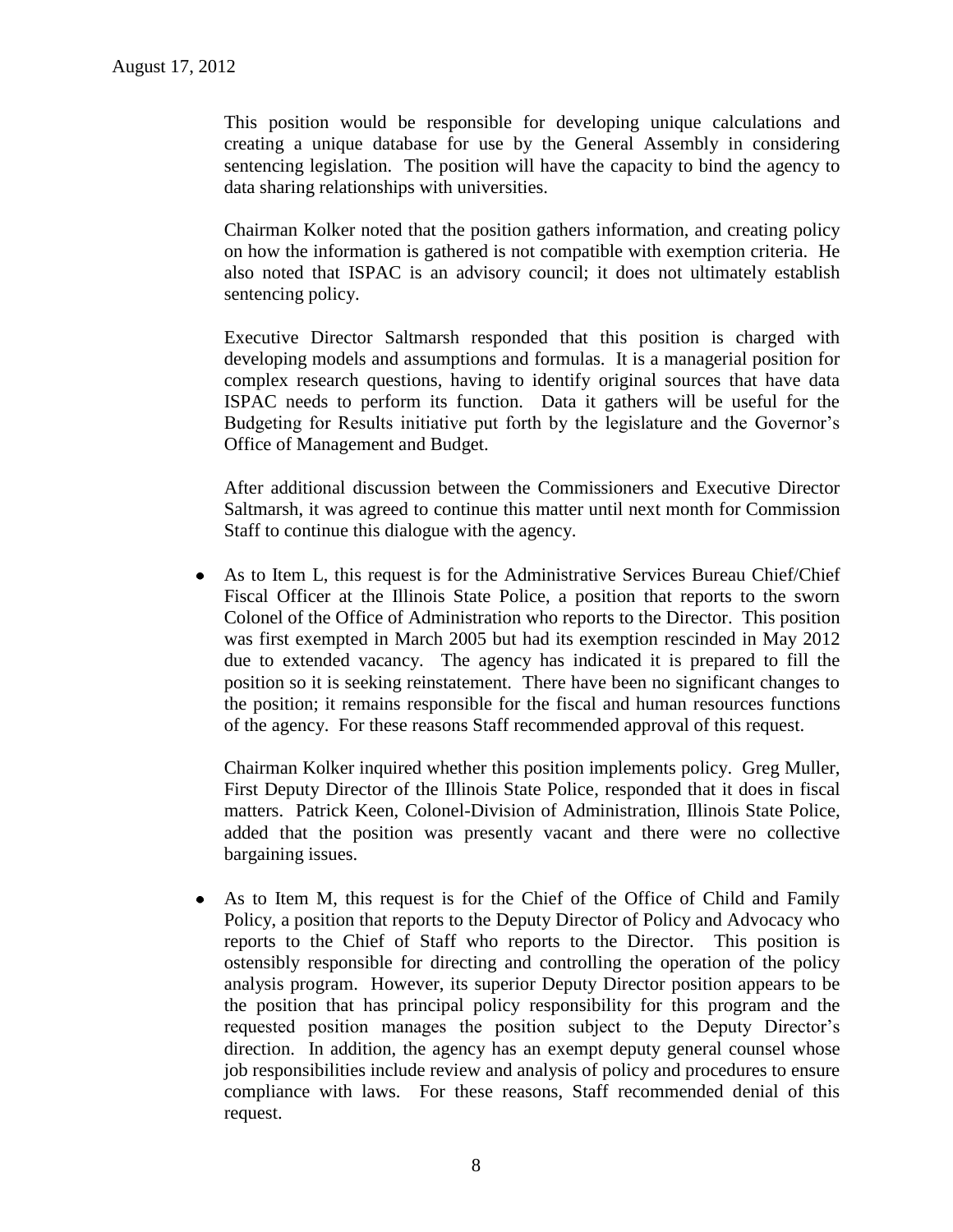# **IT WAS MOVED BY COMMISSIONER DALIANIS, SECONDED BY COMMISSIONER FITZGERALD, AND THE MOTION ADOPTED 4-0 TO GRANT THE REQUESTS FOR 4D(3) EXEMPTION FOR THE FOLLOWING POSITIONS:**

- **C1: Senior Policy Advisor (Aging)**
- **C2: Deputy Division Manager (Aging)**
- **E: Information Strategy Director (Employment Security)**
- **F: Credit Union Program Supervisor (Financial & Professional Regulation)**
- **G: Licensing Coordinator (Gaming Board)**
- **H: Director of Security-ALPLM (Historic Preservation Agency)**
- **I: Director, Community Service Enterprise Program (Human Services)**
- **J: Chief Information Officer (Illinois State Board of Investment)**
- **L: Administrative Services Bureau Chief / CFO (Illinois State Police)**

**IT WAS MOVED BY COMMISSIONER KREY, SECONDED BY COMMISSIONER DALIANIS, AND THE MOTION ADOPTED 4-0 TO CONTINUE THE REQUESTS FOR 4D(3) EXEMPTION FOR THE FOLLOWING POSITIONS:**

- **D: Manager, Latino Worker Safety & Immigration Policy (DHS)**
- **K: Research Director (Illinois Sentencing Policy Advisory Council)**

# **IT WAS MOVED BY COMMISSIONER DALIANIS, SECONDED BY COMMISSIONER KREY, AND THE MOTION ADOPTED 4-0 TO DENY THE REQUEST FOR 4D(3) EXEMPTION FOR THE FOLLOWING POSITION:**

### **M: Chief, Office of Child and Family Policy (Children & Family Services)**

Chairman Kolker thanked all the agency representatives for attending the meeting and noted the importance of their input and responses in helping the Commissioners make their determinations in these matters.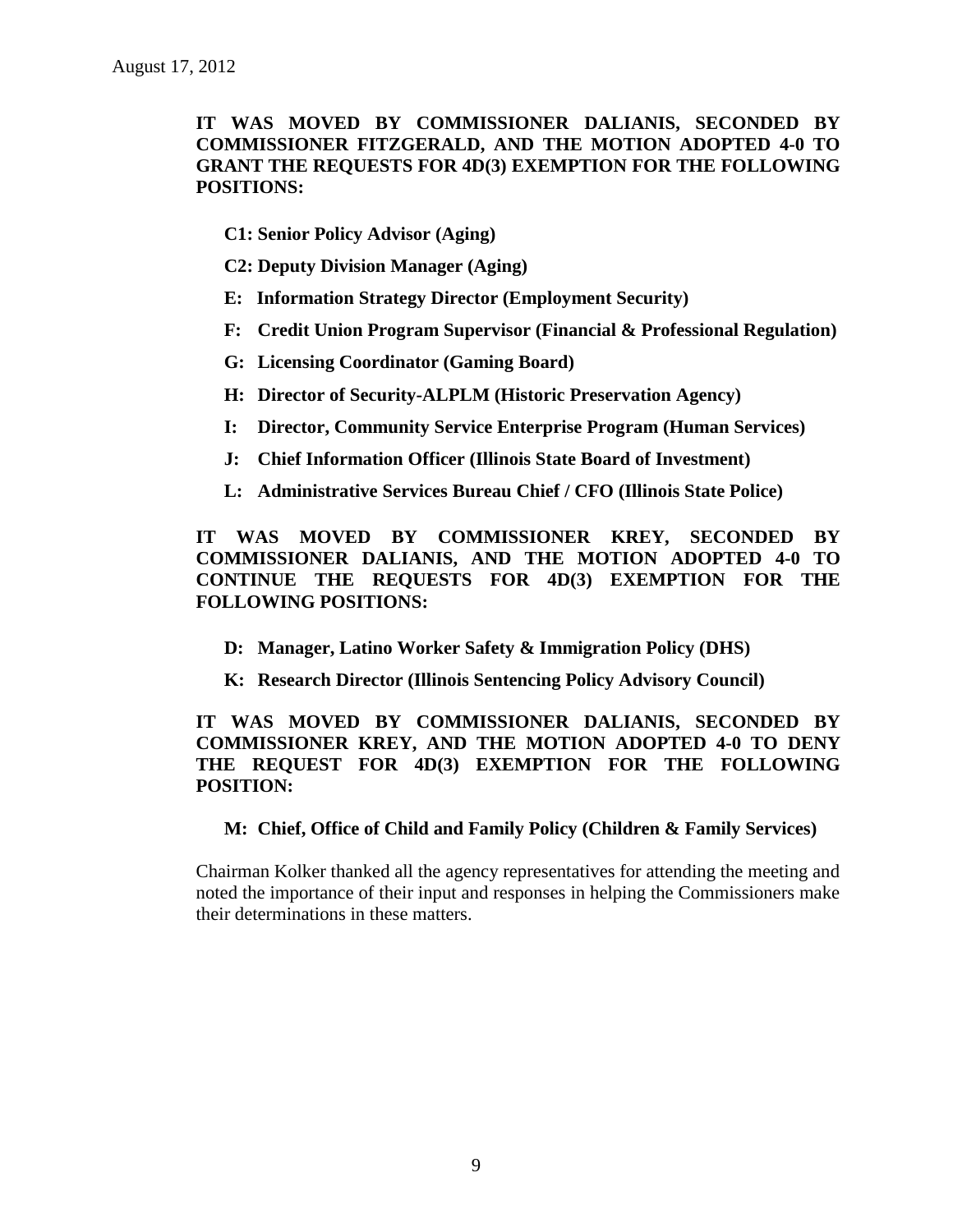$\overline{a}$ 

# **The following 4d(3) exemption requests were granted on August 17, 2012:**

# **C1. Illinois Department on Aging**

| <b>Position Number</b>  | 40070-47-00-000-10-01                       |
|-------------------------|---------------------------------------------|
| <b>Position Title</b>   | Senior Public Service Administrator         |
| Bureau/Division         | Executive                                   |
| <b>Functional Title</b> | Senior Policy Advisor                       |
| Incumbent               | Vacant                                      |
| Supervisor              | Deputy Director who reports to the Director |
| Location                | <b>Cook County</b>                          |

# **C2. Illinois Department on Aging**

| <b>Position Number</b>  | 40070-47-30-000-00-02                                        |
|-------------------------|--------------------------------------------------------------|
| <b>Position Title</b>   | Senior Public Service Administrator                          |
| Bureau/Division         | Home and Community Services                                  |
| <b>Functional Title</b> | <b>Deputy Division Manager</b>                               |
| Incumbent               | Vacant                                                       |
| Supervisor              | Division Manager, who reports to the Deputy Director, who in |
|                         | turn reports to the Director                                 |
| Location                | <b>Sangamon County</b>                                       |

# **E. Illinois Department of Employment Security**

| <b>Position Number</b>  | 40070-44-00-600-00-01                |
|-------------------------|--------------------------------------|
| <b>Position Title</b>   | Senior Public Service Administrator  |
| Bureau/Division         | Director's Office                    |
| <b>Functional Title</b> | <b>Information Strategy Director</b> |
| Incumbent               | Vacant                               |
| Supervisor              | Director                             |
| Location                | <b>Cook County</b>                   |

# **F. Illinois Department of Financial and Professional Regulation**

| <b>Position Number</b>  | 40070-13-20-400-00-01                                             |
|-------------------------|-------------------------------------------------------------------|
| <b>Position Title</b>   | Senior Public Service Administrator                               |
| Bureau/Division         | <b>Financial Institutions</b>                                     |
| <b>Functional Title</b> | Credit Union Program Supervisor                                   |
| Incumbent               | Vacant                                                            |
| Supervisor              | Director of the Division of Financial Institutions who reports to |
|                         | the Secretary                                                     |
| Location                | <b>Cook County</b>                                                |

 $1$  This position's exemption was rescinded on May 21, 2012 because of extended vacancy.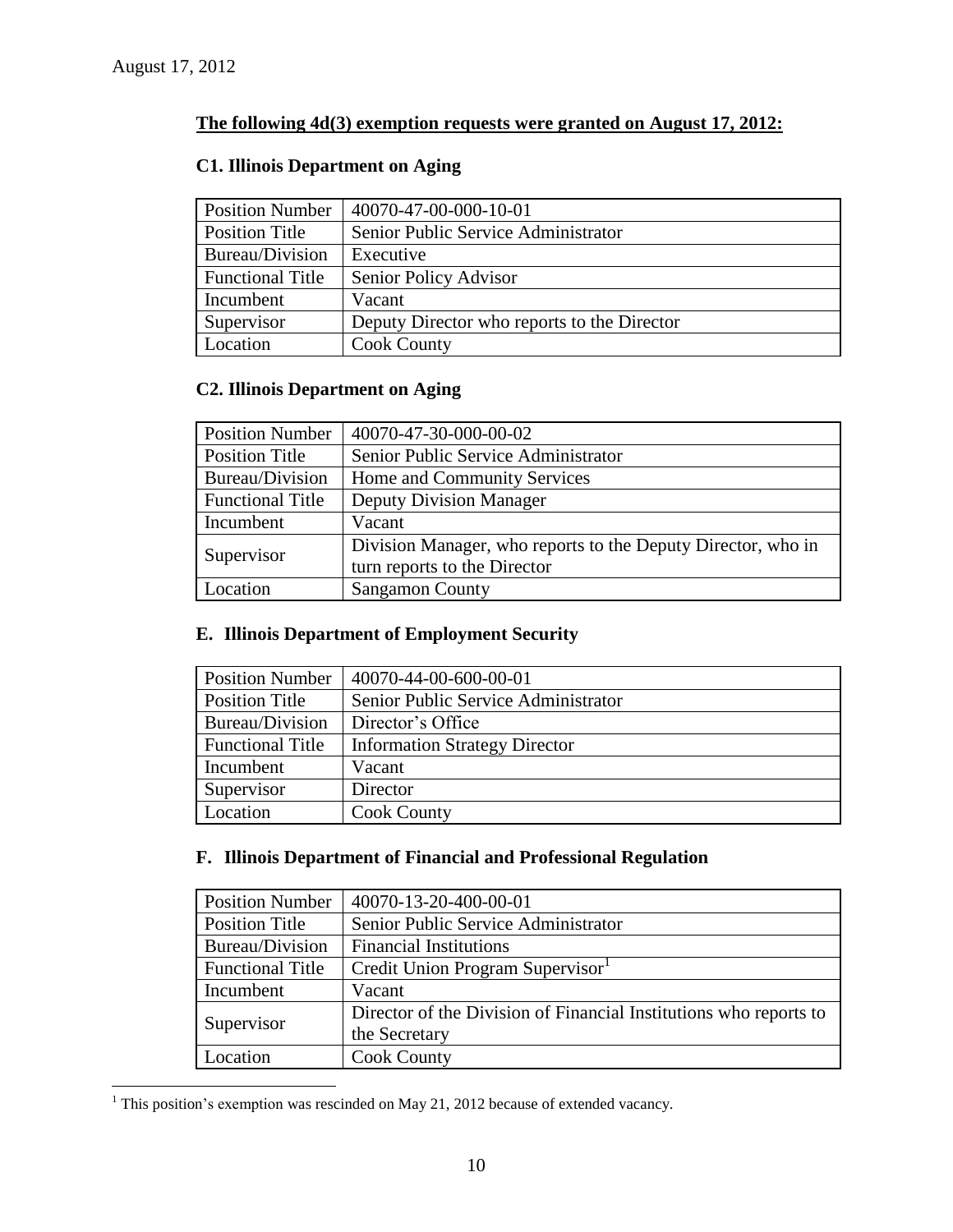$\overline{a}$ 

# **G. Illinois Gaming Board**

| <b>Position Number</b>  | 40070-50-69-010-00-01               |
|-------------------------|-------------------------------------|
| <b>Position Title</b>   | Senior Public Service Administrator |
| Bureau/Division         | <b>Licensing Division</b>           |
| <b>Functional Title</b> | <b>Licensing Coordinator</b>        |
| Incumbent               | <b>Robert Burke</b>                 |
| Supervisor              | Gaming Board Administrator          |
| Location                | <b>Cook County</b>                  |

# **H. Illinois Historic Preservation Agency**

| <b>Position Number</b>  | 40070-48-50-100-00-01                                    |
|-------------------------|----------------------------------------------------------|
| <b>Position Title</b>   | Senior Public Service Administrator                      |
| Bureau/Division         | Abraham Lincoln Presidential Library and Museum (ALPLM), |
|                         | Director's Office                                        |
| <b>Functional Title</b> | Director of Security <sup>2</sup>                        |
| Incumbent               | Vacant                                                   |
| Supervisor              | ALPLM Director who reports to the Agency Director        |
| Location                | <b>Sangamon County</b>                                   |

# **I. Illinois Department of Human Services**

| <b>Position Number</b>  | 40070-10-00-510-00-29                                           |
|-------------------------|-----------------------------------------------------------------|
| <b>Position Title</b>   | Senior Public Service Administrator                             |
| Bureau/Division         | <b>Chief Operations Office</b>                                  |
| <b>Functional Title</b> | Director of the Community Service Enterprise Program (CSEP)     |
| Incumbent               | Vacant                                                          |
| Supervisor              | Chief Operations Officer who reports to the Assistant Secretary |
|                         | who reports to the Secretary                                    |
| Location                | <b>Cook County</b>                                              |

# **J. Illinois State Board of Investment**

| <b>Position Number</b>  | 40070-50-95-000-00-01               |
|-------------------------|-------------------------------------|
| Position Title          | Senior Public Service Administrator |
| Bureau/Division         | <b>Chief Information Office</b>     |
| <b>Functional Title</b> | <b>Chief Information Officer</b>    |
| Incumbent               | Vacant                              |
| Supervisor              | <b>Executive Director</b>           |
| Location                | <b>Cook County</b>                  |

 $2$  This position's exemption was rescinded on November 18, 2011 because of extended vacancy.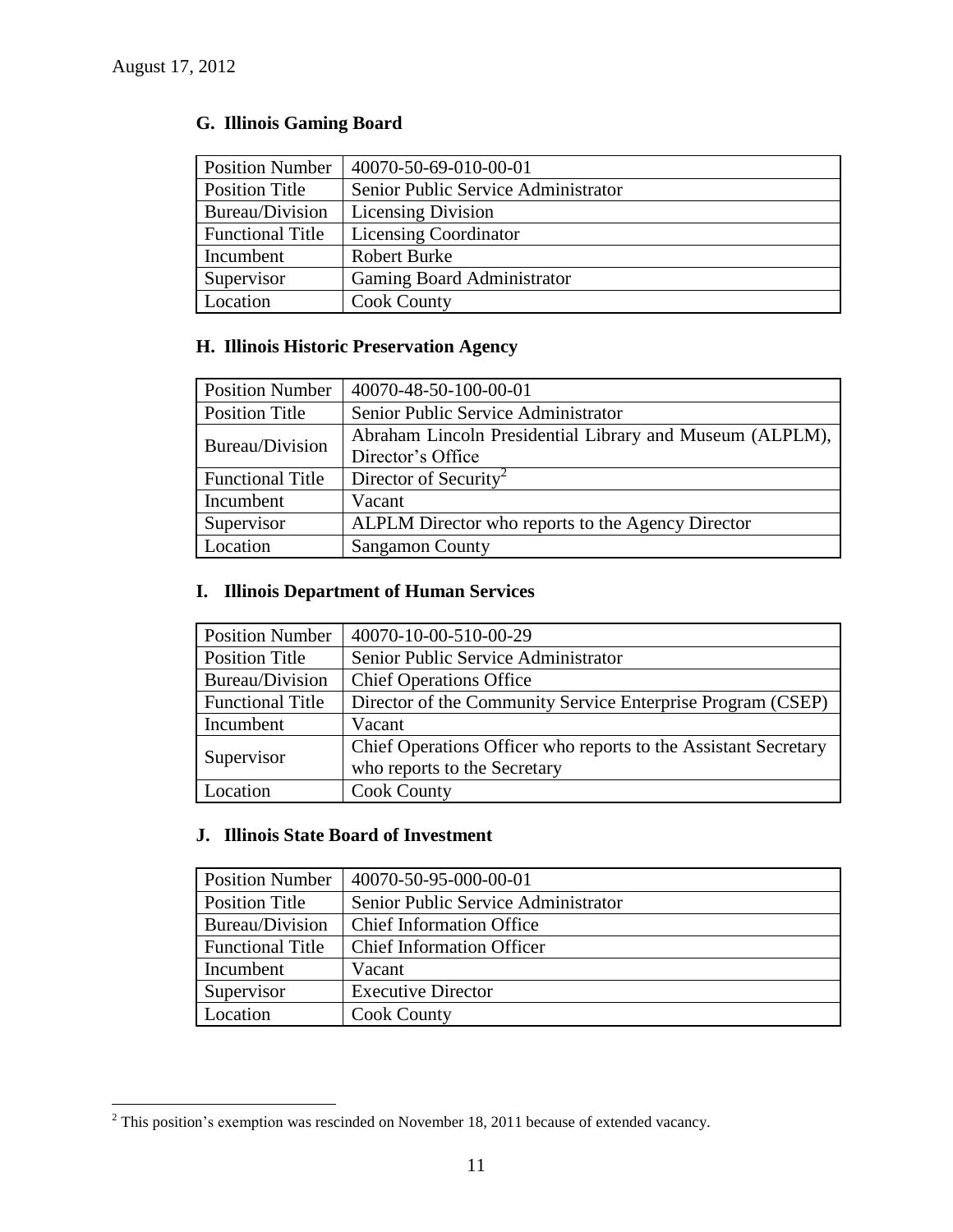$\overline{a}$ 

| <b>Position Number</b>  | 40070-21-12-000-00-01                                                    |
|-------------------------|--------------------------------------------------------------------------|
| <b>Position Title</b>   | Senior Public Service Administrator                                      |
| Bureau/Division         | Administration                                                           |
| <b>Functional Title</b> | Administrative Services Bureau Chief / Chief Fiscal Officer <sup>3</sup> |
| Incumbent               | Vacant                                                                   |
| Supervisor              | Colonel, Division of Administration who reports to the Director          |
| Location                | <b>Sangamon County</b>                                                   |

# **L. Illinois State Police**

# **The following 4d(3) exemption requests were continued on August 17, 2012:**

### **D. Illinois Department of Human Services**

| <b>Position Number</b>  | 40070-10-12-200-00-29                              |
|-------------------------|----------------------------------------------------|
| <b>Position Title</b>   | Senior Public Service Administrator                |
| Bureau/Division         | Assistant Secretary's Office                       |
| <b>Functional Title</b> | Manager, Latino Worker Safety & Immigration Policy |
| Incumbent               | Vacant                                             |
| Supervisor              | Assistant Secretary who reports to the Secretary   |
| Location                | <b>Cook County</b>                                 |

# **K. Illinois Sentencing Policy Advisory Council**

| <b>Position Number</b>  | 40070-50-04-100-00-01               |
|-------------------------|-------------------------------------|
| <b>Position Title</b>   | Senior Public Service Administrator |
| Bureau/Division         | Research                            |
| <b>Functional Title</b> | <b>Research Director</b>            |
| Incumbent               | Vacant                              |
| Supervisor              | <b>Executive Director</b>           |
| Location                | <b>Sangamon County</b>              |

# **The following 4d(3) exemption request was denied on August 17, 2012:**

# **M. Illinois Department of Children & Family Services**

| <b>Position Number</b>  | 40070-16-65-100-00-01                                                                                            |
|-------------------------|------------------------------------------------------------------------------------------------------------------|
| <b>Position Title</b>   | Senior Public Service Administrator                                                                              |
| Bureau/Division         | Policy and Advocacy                                                                                              |
| <b>Functional Title</b> | Chief, Office of Child and Family Policy                                                                         |
| Incumbent               | Vacant                                                                                                           |
| Supervisor              | Deputy Director of Policy and Advocacy who reports to the<br>Chief of Staff, who in turn reports to the Director |
| Location                | <b>Sangamon County</b>                                                                                           |

 $3$  This position's exemption was rescinded on May 18, 2012 because of extended vacancy.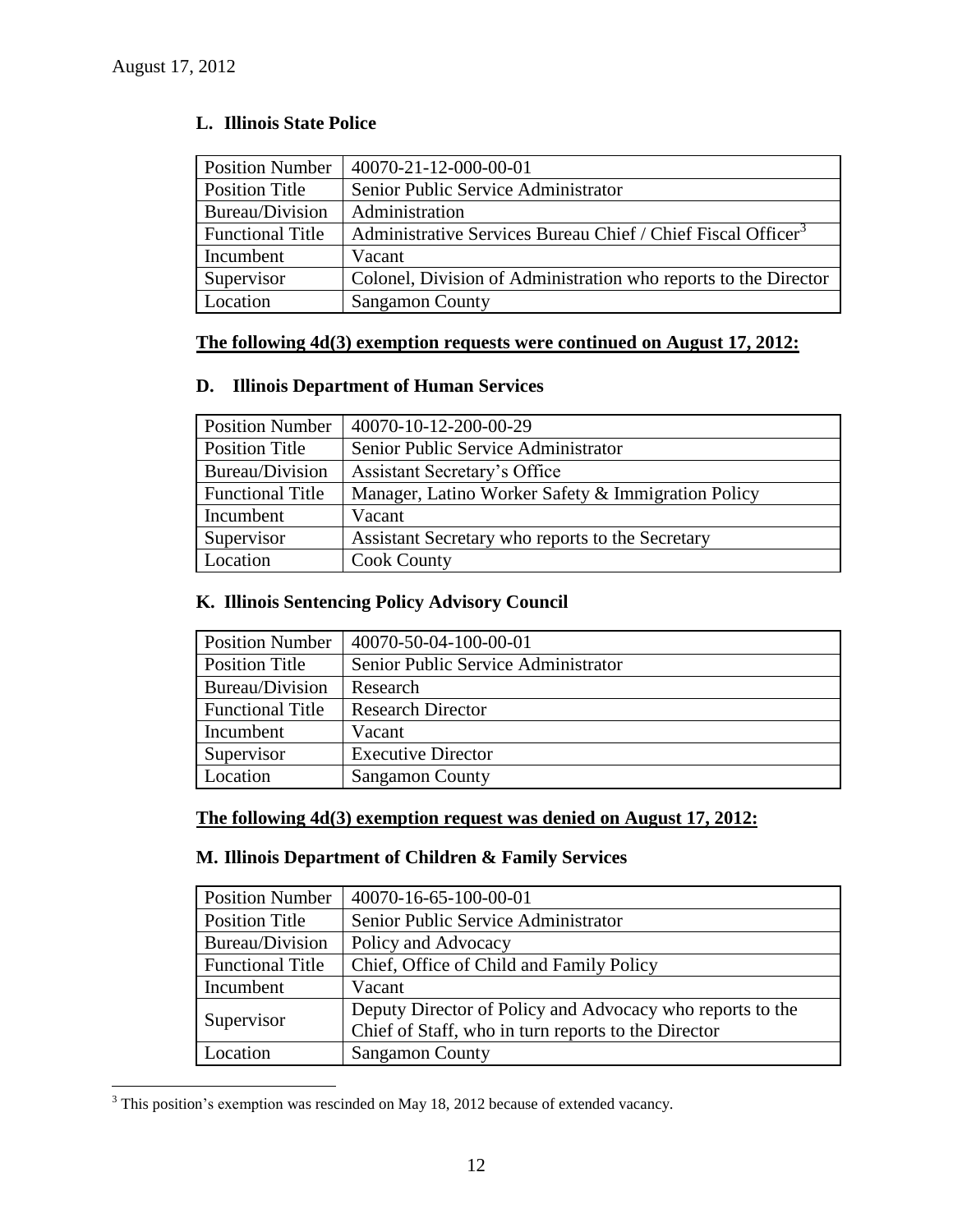# V. CLASS SPECIFICATIONS

• None submitted.

**IT WAS MOVED BY COMMISSIONER KREY, SECONDED BY COMMISSIONER DALIANIS, AND THE MOTION ADOPTED 4-0 TO DISAPPROVE ANY CLASS SPECIFICATIONS RECEIVED BY THE COMMISSION NOT CONTAINED IN THIS REPORT TO ALLOW ADEQUATE STUDY.** 

#### VI. MOTION TO CLOSE A PORTION OF THE MEETING

**IT WAS MOVED BY COMMISSIONER DALIANIS, SECONDED BY COMMISSIONER KREY, AND BY ROLL CALL VOTE THE MOTION ADOPTED 4-0 TO CLOSE A PORTION OF THE MEETING PURSUANT TO SUBSECTIONS 2(c)(1), 2(c)(4), 2(c)(5), AND 2(c)(11) OF THE OPEN MEETINGS ACT.**

| <b>KOLKER</b>   | <b>YES</b> | <b>CUMMINGS</b>       |  |
|-----------------|------------|-----------------------|--|
| <b>DALIANIS</b> | YES.       | <b>FITZGERALD YES</b> |  |
| <b>KREY</b>     | YES.       |                       |  |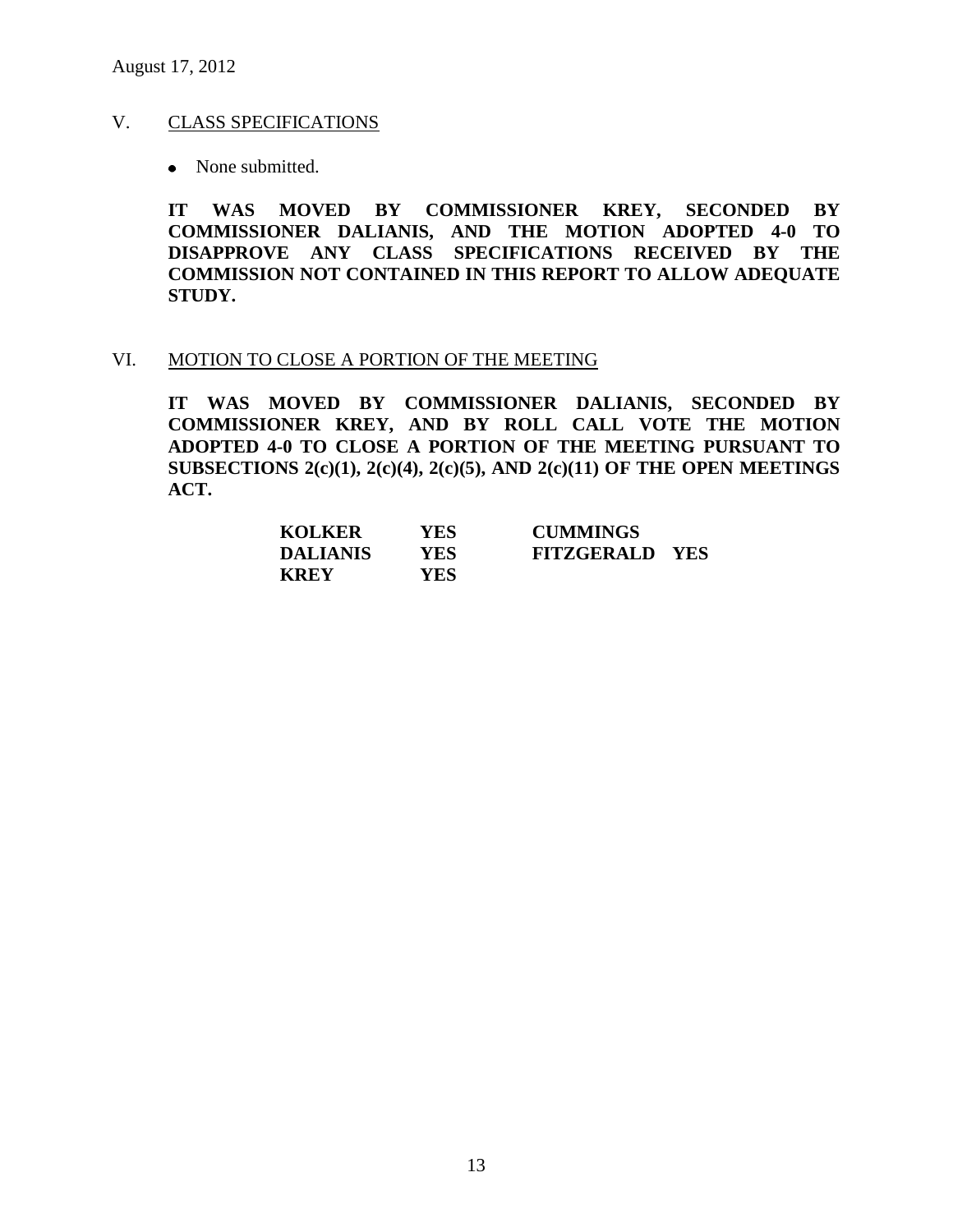#### VII. RECONVENE THE OPEN MEETING

Upon due and proper notice the regular open meeting of the Illinois Civil Service Commission was reconvened at 160 North LaSalle Street, Suite S-901, Chicago, Illinois at 11:50 a.m.

#### PRESENT

Chris Kolker, Chairman; Ares G. Dalianis, Garrett P. FitzGerald (by telephone), and Susan Moylan Krey, Commissioners; Daniel Stralka, Executive Director; and Andrew Barris, Assistant Executive Director (by telephone).

### VIII. NON-MERIT APPOINTMENT REPORT

The Personnel Code permits non-merit appointments for a limited period of time, i.e., emergency appointments shall not exceed 60 days and shall not be renewed, and positions shall not be filled on a temporary or provisional basis for more than six months out of any twelve-month period. Consecutive non-merit appointments are not violative of the Code; however, they do present a possible evasion of merit principles and should be monitored. Set forth below is the number of consecutive non-merit appointments made by each department. These statistics are from the Illinois Department of Central Management Services' Consecutive Non-Merit Report.

| Agency                                | 6/30/12 | 7/31/12 | 7/31/11        |
|---------------------------------------|---------|---------|----------------|
| Aging                                 |         | 2       |                |
| Agriculture                           |         |         | 5              |
| <b>Arts Council</b>                   |         |         | 0              |
| <b>Central Management Services</b>    | 0       |         | 3              |
| <b>Children and Family Services</b>   | 8       | 10      | 6              |
| Commerce & Economic Opportunity       | 0       | A       |                |
| <b>Employment Security</b>            |         |         | 25             |
| <b>Healthcare and Family Services</b> | 3       | 4       | 5              |
| <b>Historic Preservation Agency</b>   |         | 0       | 6              |
| Human Rights Department               |         |         |                |
| <b>Human Services</b>                 | າ       | 0       | 12             |
| <b>Natural Resources</b>              |         | 7       | 20             |
| Property Tax Appeal Board             | 0       | 0       | 13             |
| Revenue                               |         | 2       |                |
| <b>State Fire Marshal</b>             | 0       | 0       |                |
| Transportation                        | 0       | 4       |                |
| Veterans' Affairs                     | 0       | 0       |                |
| Workers' Compensation Commission      | 0       | 0       | $\mathfrak{D}$ |
| Totals                                | 18      | 34      | 103            |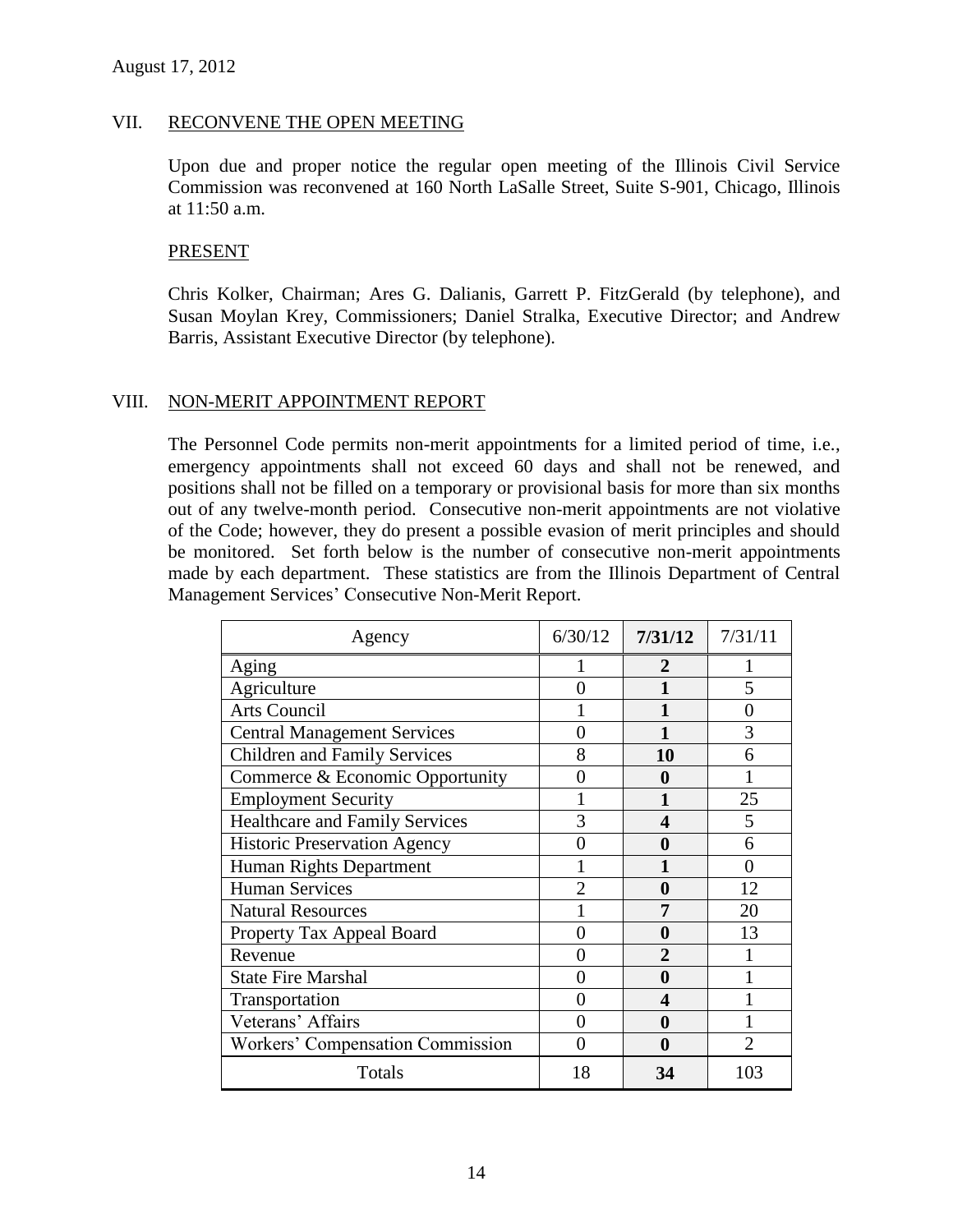### IX. APPEALS TERMINATED WITHOUT DECISION ON THE MERITS

# **DA-35-12**

| Employee | Joan Lemus        | <b>Appeal Date</b>   | 12/12/11                      |
|----------|-------------------|----------------------|-------------------------------|
| Agency   | Veterans' Affairs | <b>Decision Date</b> | 08/07/12                      |
| Type     | Discharge         | Proposal for         | Dismissed subject to approval |
|          |                   | Decision             | of Commission; settled.       |

# **DA-51-12**

| Employee | Karen J. Luparell        | <b>Appeal Date</b>   | 4/16/12                       |
|----------|--------------------------|----------------------|-------------------------------|
| Agency   | Environmental            | <b>Decision Date</b> | 8/03/12                       |
|          | <b>Protection Agency</b> |                      |                               |
| Type     | Discharge                | Proposal for         | Dismissed subject to approval |
|          |                          | Decision             | of Commission; settled.       |

# **DA-54-12**

| Employee | James L. Long | <b>Appeal Date</b>   | 6/07/12                       |
|----------|---------------|----------------------|-------------------------------|
| Agency   | Corrections   | <b>Decision Date</b> | 7/16/12                       |
| Type     | Discharge     | Proposal for         | Dismissed subject to approval |
|          |               | Decision             | of Commission; settled.       |

# **DA-55-12**

| Employee | Tina M. Graham    | <b>Appeal Date</b>       | 6/22/12                                                    |
|----------|-------------------|--------------------------|------------------------------------------------------------|
| Agency   | Veterans' Affairs | <b>Decision Date</b>     | 7/16/12                                                    |
| Type     | Discharge         | Proposal for<br>Decision | Dismissed subject to approval<br>of Commission; withdrawn. |

**IT WAS MOVED BY COMMISSIONER DALIANIS, SECONDED BY COMMISSIONER KREY, AND BY ROLL CALL VOTE OF 4-0 THE MOTION ADOPTED TO AFFIRM AND ADOPT THE ADMINISTRATIVE LAW JUDGE'S PROPOSALS FOR DECISION TO DISMISS THE APPEALS OF JOAN LEMUS, KAREN LUPARELL, JAMES LONG, AND TINA GRAHAM FOR THE REASONS SET FORTH IN THE ADMINISTRATIVE LAW JUDGE'S PROPOSALS FOR DECISION.**

| <b>KOLKER</b>   | YES. | <b>CUMMINGS</b>       |  |
|-----------------|------|-----------------------|--|
| <b>DALIANIS</b> | YES. | <b>FITZGERALD YES</b> |  |
| <b>KREY</b>     | YES. |                       |  |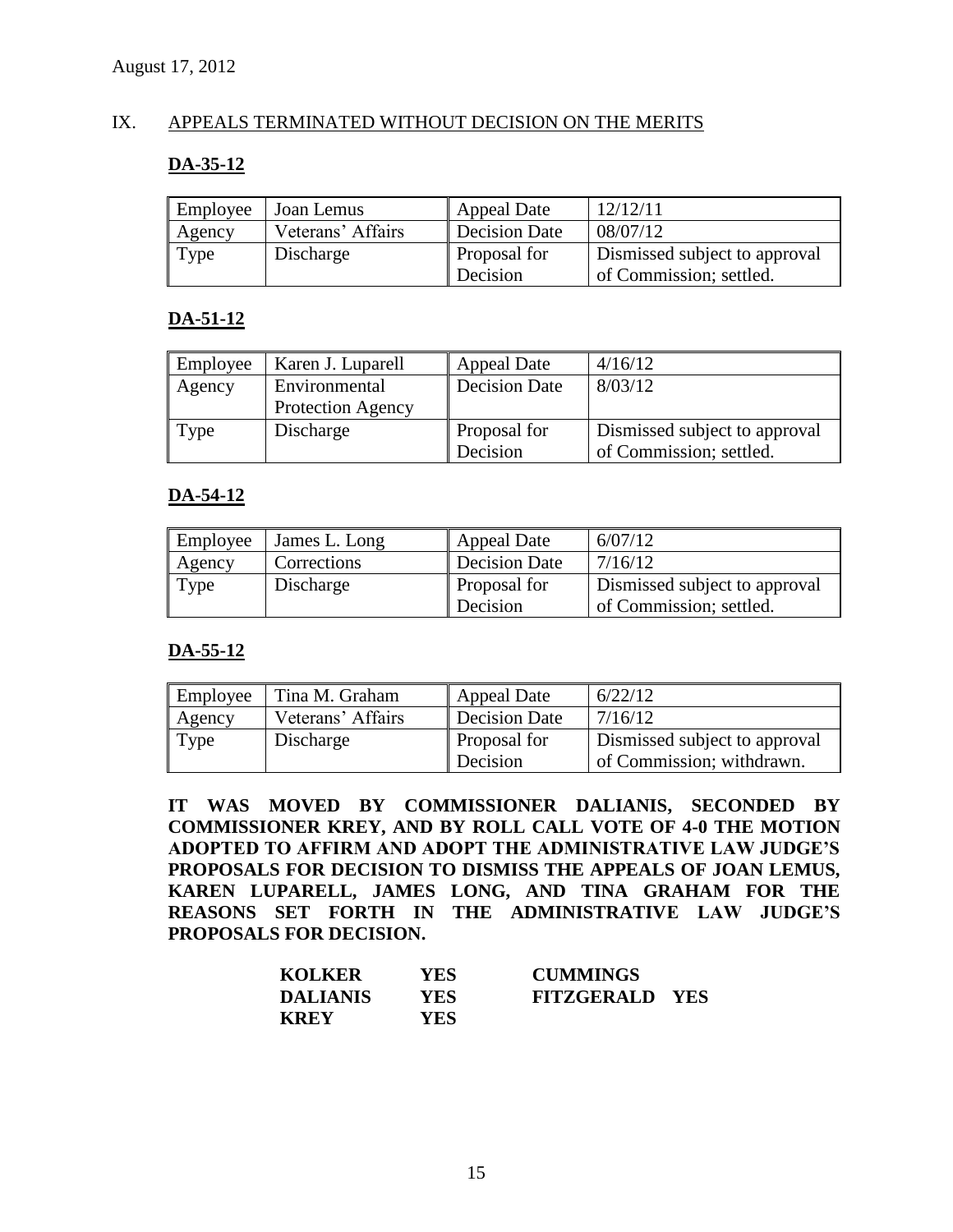# X. AMENDMENTS TO THE PERSONNEL RULES

#### **Section 303.112 Sick Leave Bank**

- a) This Section contains rules governing the operation of plans allowing participating employees in each agency Agency to bank portions of their accrued sick leave in a sick leave bank to be used by participating employees in the same agency who have exhausted their accrued vacation time, personal days, sick leave or compensatory time. This Section providesThese rules provide a framework within which each agency Agency may administer a sick leave bank. Individual agencyAgency procedures should be consistent with the framework set forth in this Sectionthese rules unless alternative procedures have been agreed upon pursuant to collective bargaining negotiations.
- b) Definitions
	- 1) *"Agency" means any branch, department, board, committee or commission of State government, but does not include units of local government, school districts or boards of election commissioners* [5 ILCS 400/5.10].
	- 2) *"Sick leave bank" means a depository into which participating employees may donate accrued sick leave time for allocation to other participating employees* [5 ILCS 400/5.15].
	- 3) *"Participating employee" means a permanent full- or part-time employee who has been employed by a State agency for a period of 6 months or more who voluntarily enrolls in the sick leave bank by depositing at least one full day of accrued sick leave in that bank* [5 ILCS 400/5.20]. An employee who wishes to enroll must have a minimum of 5 days of accrued sick time on the books.
	- 4) "Catastrophic illness or injury" means temporary disability or incapacity resulting from a life threatening illness or injury or illness or injury of other catastrophic proportion as determined by the Director. Factors considered by the Director shall include the length of time the employee must be absent from work due to illness or injury. Catastrophic illness or injury may be due to, but not limited to, cancer, heart disease, stroke or another serious illness or injury resulting in an employee missing more than 25 work days.
	- 5) "Personal catastrophic illness or injury" means a catastrophic illness or injury to the employee or, if agreed upon by the agency headAgency Head and the Director, members of the employee's immediate family. Factors to be considered in determining if an employee's immediate family members are covered include the nature and duration of the catastrophic illness or injury; whether the person is financially and emotionally dependent on the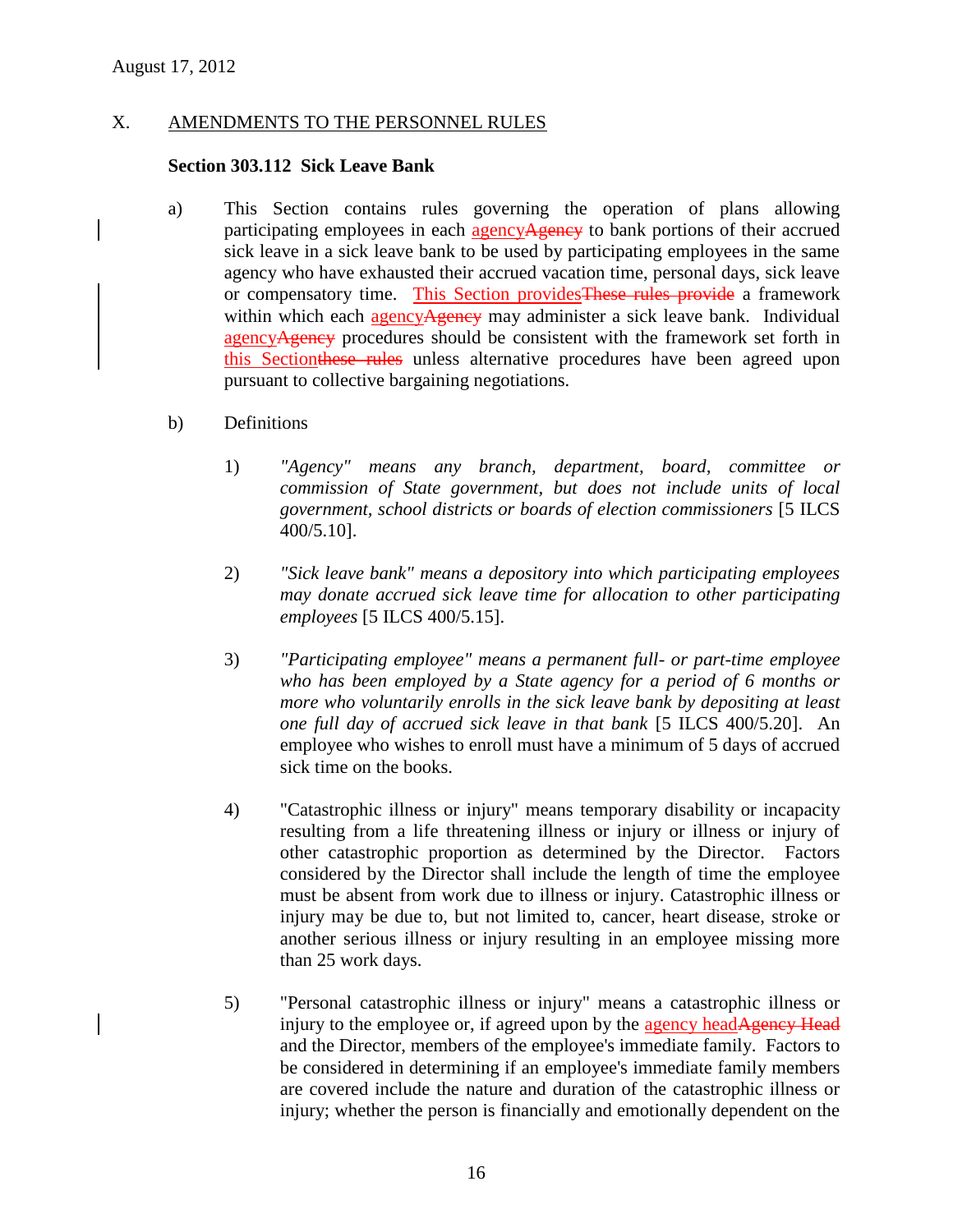employee; whether the presence of the employee is needed; and whether the individuals are covered pursuant to collective bargaining negotiations. Immediate family shall mean spouse, civil union partner, child, parent or any person living in the employee's household for whom the employee has custodial responsibility.

- c) Participation in the sick leave bank is voluntary on the part of any employee. Employees wishing to participate must be permanent full-time or part-time employees with a minimum of 6 months of service.
- d) *A participating employee may deposit into the sick leave bank as much accrued sick leave as desired provided that the participating employee shall retain in his or her own account at least 5 sick days* [5 ILCS 400/10(b)].
- e) Employees may voluntarily enroll at any time. Employees shall wait 60 calendar days after enrollment before utilizing the sick leave bank.
- f) An employee may use up to 25 work days from the sick leave bank per 12-month period, except that participating employees shall not use sick leave accumulated in the sick leave bank until all of their accrued vacation, personal days, sick leave and compensatory time have been used. The Director may approve limits of other than 25 work days per 12-month period. Factors considered in determining if an alternate limit should be approved include:
	- 1) the personnel jurisdiction governing the **agencyAgency** and employees in question;
	- 2) whether limits have been established through collective bargaining negotiations;
	- 3) the desire for uniformity among agency Agency plans;
	- 4) operational needs of the agency Agency.
- g) Any sick leave in the sick leave bank used by a participating employee shall be only for the personal catastrophic illness or injury of the employee and may not be transferred, returned or used for any other purpose.
- h) Each State agency shall develop procedures, consistent with this Section, for establishing a single sick leave bank for all agency employees.
- i) Injuries and illnesses that are compensable under the Workers' Compensation Act [820 ILCS 305] or Workers' Occupational Disease Act [820 ILCS 310] shall not be eligible for sick leave bank use.
- j) *Participating employees who transfer from one agency to another may transfer their participation in the sick leave bank* [5 ILCS 400/10(f)].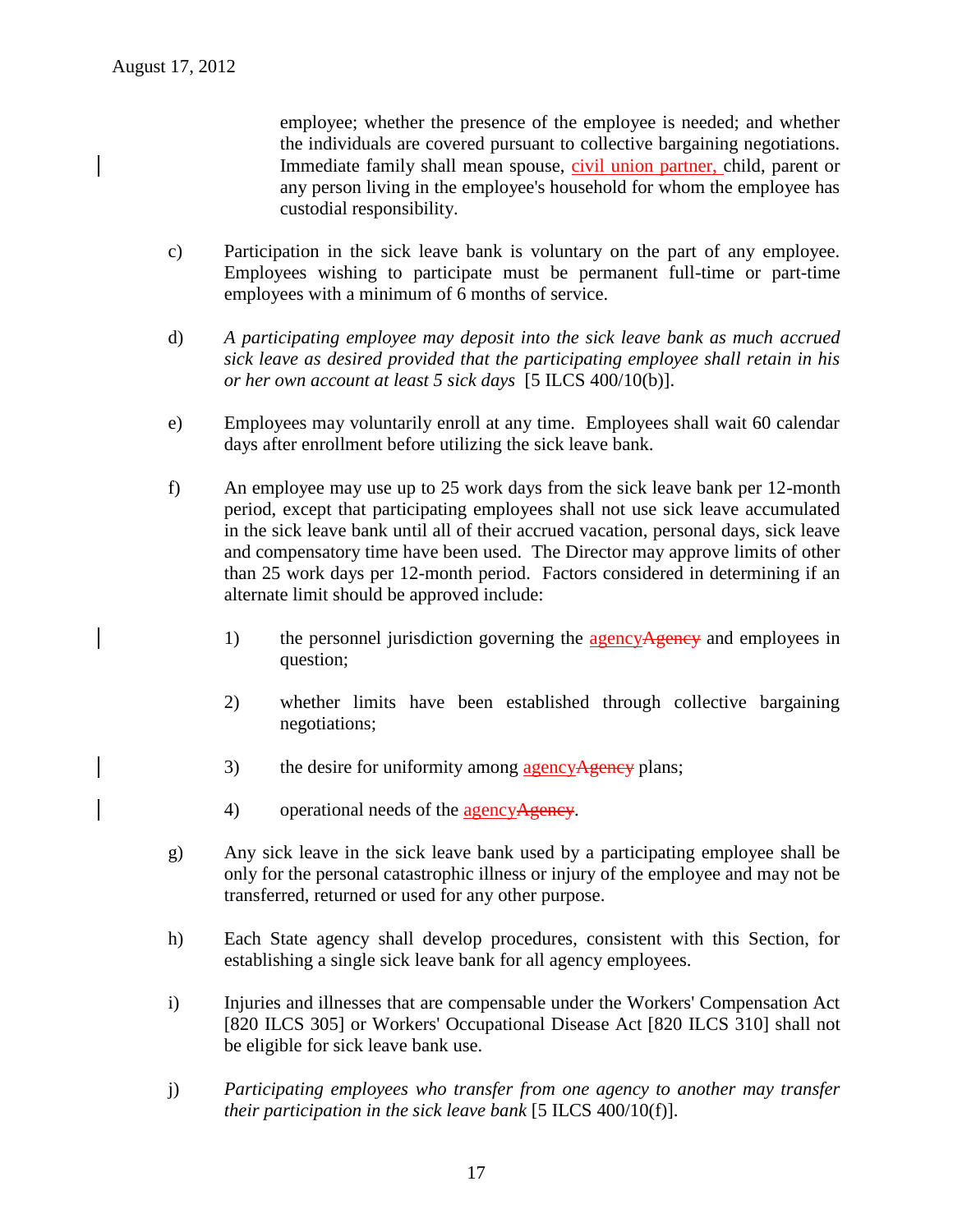- k) An employee shall not be eligible to withdraw the sick leave time he or she has contributed to the bank.
- l) Decisions affecting a participating employee's use of the sick leave bank may be submitted by the employee to a review committee. Unless otherwise approved by the Department, the committee shall consist of one agencyAgency representative and two Department representatives. In determining if alternative committee membership should be approved, the Department shall consider the jurisdiction governing the agency Agency or employees in question. Decisions of review committees shall be final and binding.
- m) *Any abuse of the use of the sick leave bank shall be investigated by the agency and the Department, and upon a finding of wrongdoing on the part of a participating employee, that employee shall repay all sick leave days drawn from the sick leave bank and shall be subject to other disciplinary action* [5 ILCS 400/10(h)].

### **Section 303.131 Leave in the Event of a Stillborn Child**

All employees who provided proof of their pregnancy or that of their female partner at least 30 days prior to the expected due date will be eligible for 4 weeks (20 work days) of paid leave in the event of a full-term stillborn child. The State shall require proof of a stillbirth, such as a fetal death certificate or certificate of stillbirth. This leave shall be limited to one<sup>1</sup> leave per family or civil union partnership for each stillbirth. In addition, non-married male employees may be required to provide proof of paternity.

### **Section 303.148 Family Responsibility Leave**

- a) An employee who wishes to be absent from work in order to meet or fulfill responsibilities, as defined in subsection (f), arising from the employee's role in his or her family or as head of the household will normally, upon request and in the absence of another more appropriate form of leave, be granted a Family Responsibility Leave (FRL) for a period not to exceed one year. Employees shall not be required to use any accumulated benefit time prior to taking FRLFamily Responsibility Leave. Such request shall not be unreasonably denied. The agency head will consider whether the need for the FRLfamily responsibility leave is substantial, whether the action is consistent with the treatment of other similar situations and whether the action is equitable in view of the particular circumstances prompting the request.
- b) Any request for **FRL** such leave shall be submitted in writing by the employee not less than 15 calendar days in advance of the leave unless such notice is precluded by emergency conditions and shall state, stating the purpose of the leave, and the expected duration of absence.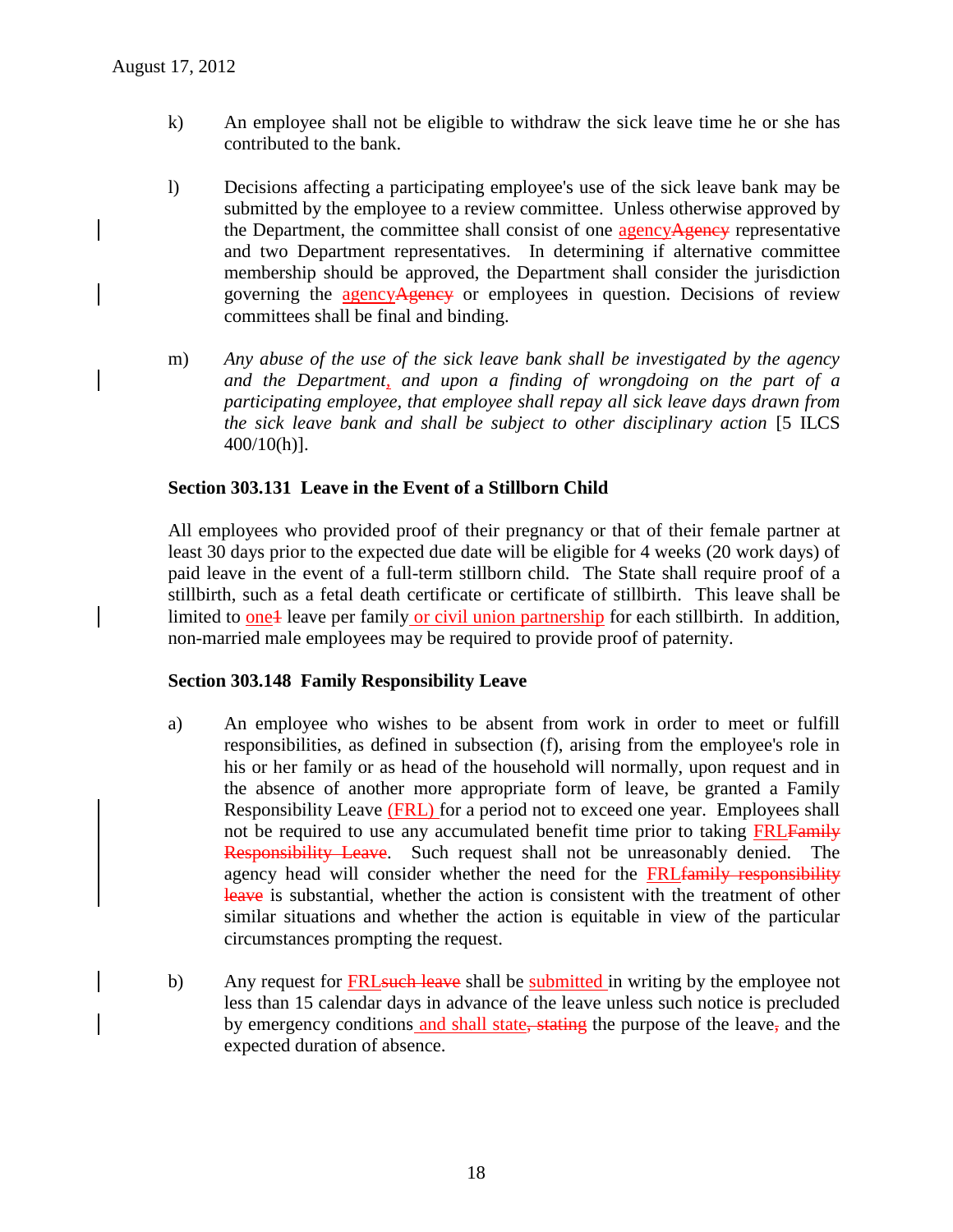- c) FRLSuch leave shall be granted only to a permanent full-time employee, except that an intermittent employee shall be non-scheduled for the duration of the required leave. An employee in temporary, emergency, provisional, or trainee status shall not be granted FRL such leave.
- d) "Family responsibility Responsibility", for purposes of this Section, is defined as the duty or obligation perceived by the employee to provide care, full-time supervision, custody or non-professional treatment for a member of the employee's immediate family or household *under circumstances temporarily inconsistent with uninterrupted employment in State service*. [20 ILCS 415/8c(5)].
- e) "Family" has the customary and usual definition for this term for purposes of this Section, that is:
	- 1) group of 2 or more individuals living under one roof, having one head of the household and usually, but not always, having a common ancestry, and including the employee's spouse or civil union partner;
	- 2) the such natural relation of the employee, even though not living in the same household, as parent, sibling or child; or
	- 3) adoptive, custodial and in-law individuals when residing in the employee's household or any relative or person living in the employee's household for whom the employee has custodial responsibility or personswhere such **person is** financially and emotionally dependant on the employee whenand where the presence of the employee is needed, but excluding persons not otherwise related of the same or opposite sex sharing the same living quarters but not meeting any other criteria for family.
- f) Standards for granting a Family Responsibility Leave are:
	- 1) to provide nursing (breastfeeding) and/or custodial care for the employee's newborn infant, whether natural born or adopted;
	- 2) to care for a temporarily disabled, incapacitated or bedridden resident of the employee's household or member of the employee's family;
	- 3) to furnish special guidance, care or supervision of a resident of the employee's household or a member of the employee's family in extraordinary need of that guidance, care or supervision thereof;
	- 4) to respond to the temporary dislocation of the family due to a natural disaster, crime, insurrection, war or other disruptive event;
	- 5) to settle the estate of a deceased member of the employee's family or to act as conservator, if so appointed, when and providing the exercise of thosesuch functions precludes the employee from working; or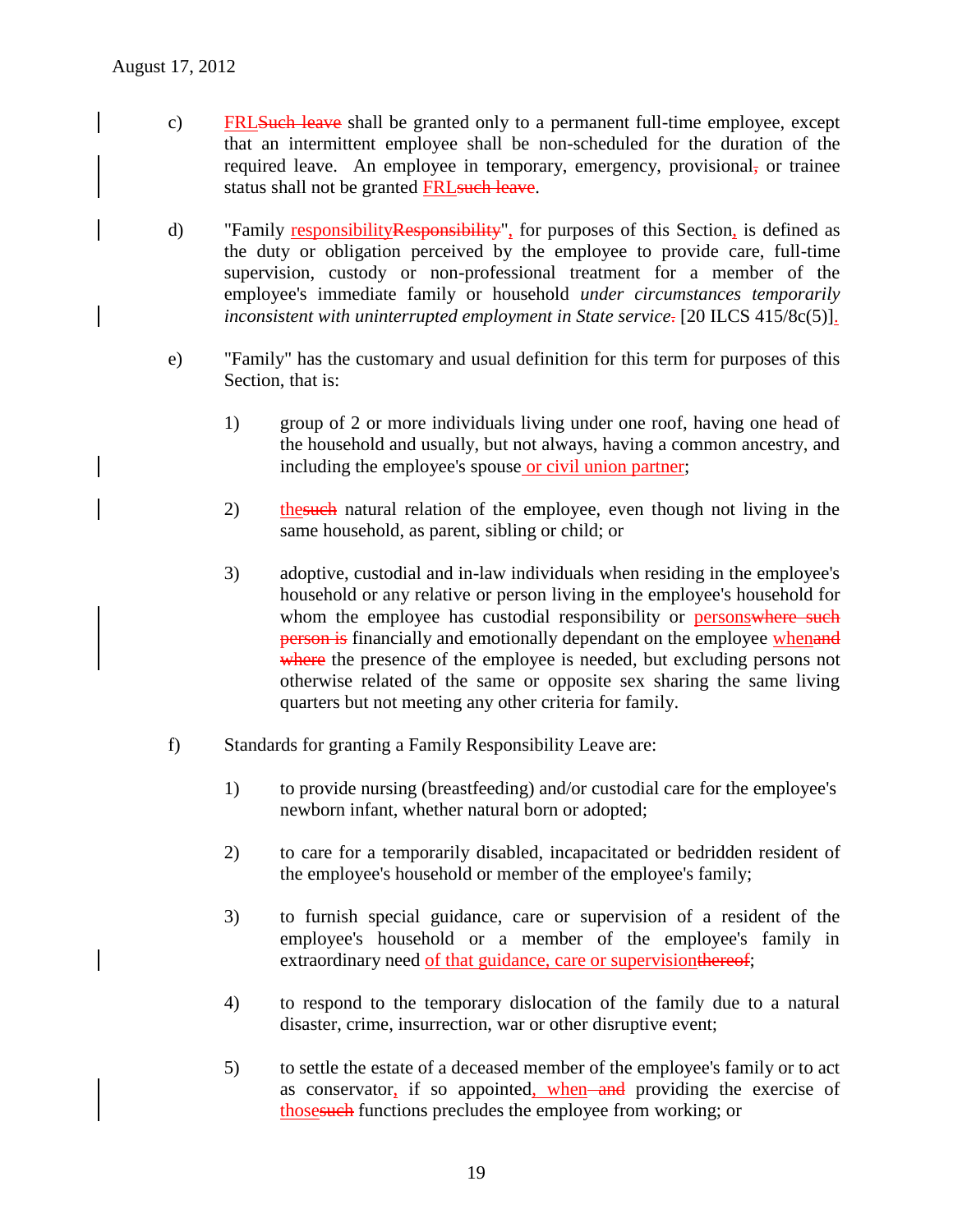- 6) to perform family responsibilities consistent with the intention of this Section but not otherwise specified.
- g) The agency shall require substantiation or verification of the need by the employee for FRLsuch leave. The, the substantiation or verification shall be consistent with and appropriate to the reason cited in requesting the leave, such as:
	- 1) a written statement by a physician or medical practitioner licensed under the Medical Practice Act of 1987 [225 ILCS 60] or under similar laws of Illinois or of another state or country or by an individual authorized by a recognized religious denomination to treat by prayer or spiritual means. The, such verification shallto show the diagnosis, prognosis and expected duration of the disability requiring the employee's presence;
	- 2) written report by a social worker, psychologist, or other appropriate practitioner concerning the need for close supervision or care of a child or other family member;
	- 3) written direction by an appropriate officer of the courts, a probation officer or similar official directing close supervision of a member of the employee's household or family; or
	- 4) an independent verification substantiating that the need for **FRL** such leave exists.
- h) FRLSuch leave shall not be renewed; however, a new leave shall be granted at any time for any reason consistent with subsection (f) other than that for which the original leave was granted.
- i) If an agency has reason to believe that the condition giving rise to the given need for **FRL** such leave no longer exists during the course of the leave, it should require further substantiation or verification and, if appropriate, direct the employee to return to work on a date certain.
- j) Failure of an employee, upon request by the employing agency, to provide required such verification or substantiation is cause, with on due notice, for termination of the leave.
- k) FRLSuch leave shall not be used for purpose of securing alternative employment. An employee, during FRL, such leave may not be gainfully employed full time, otherwise the leave shall terminate.
- l) Upon expiration of a FRLa Family Responsibility Leave, or, prior to such expiration, by mutual agreement between the employee and the employing agency, the agency shall return the employee to the same or similar position classification that the employee held immediately prior to the commencement of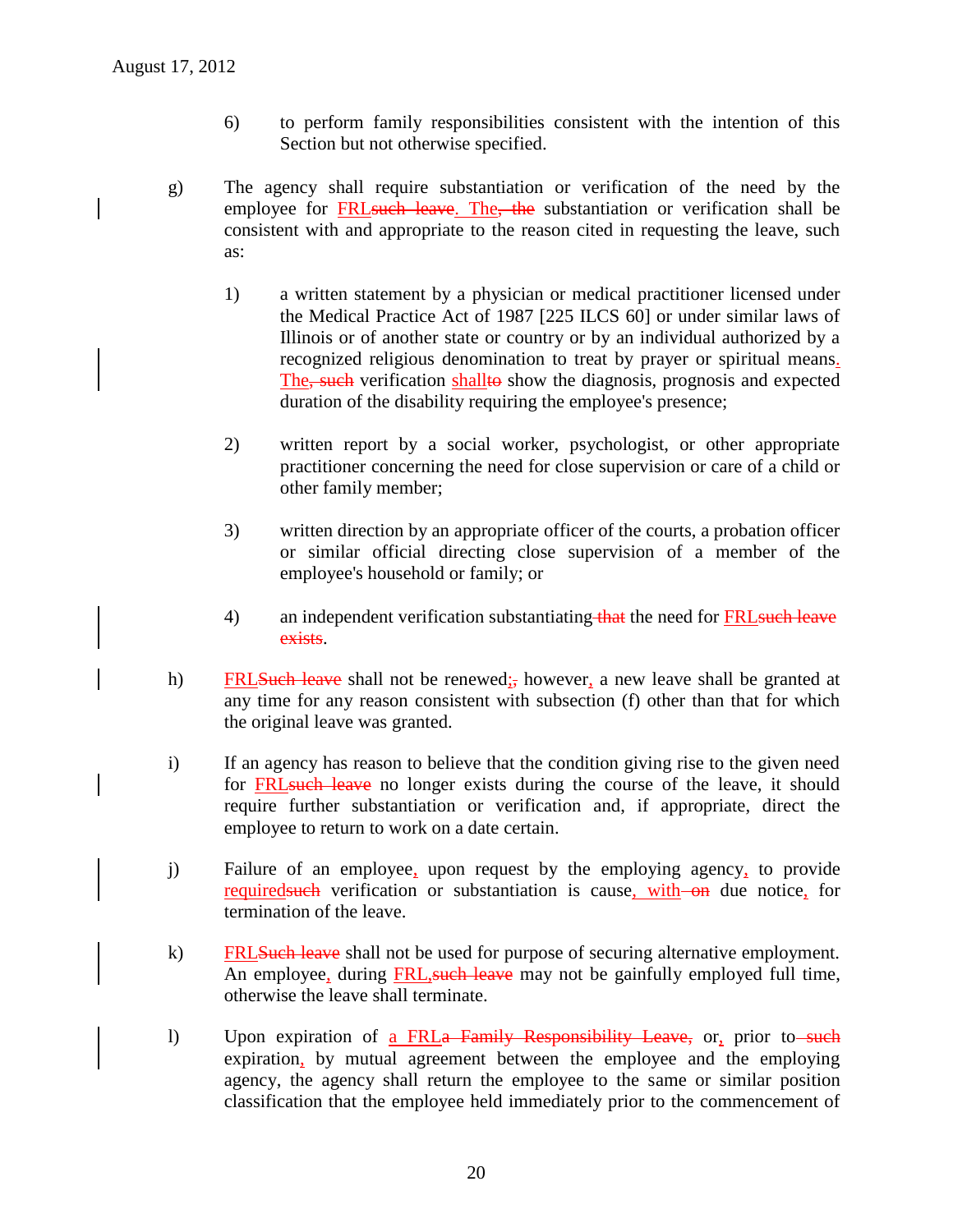the leave. If such a position there is not such position available, the employee will be subject to layoff in accordance with 80 Ill. Adm. Code 302.Subpart J (Voluntary Reduction, Transfer and LayoffsLayoff).

- m) Nothing in this Section shall preclude the reallocation or abolition of the position classification of the employee during FRL, such leave nor shall the employee be exempt from 80 Ill. Adm. Code 302. Subpart J (Voluntary Reduction and Layoff) by virtue of FRL such leave.
- n) The State shall continue payment of its portion of employee and dependent health and dental insurance premiums for up to 6 months while an employee is on a Family Responsibility Leave consistent with the Federal Family and Medical Leave Act of 1993 (29 USC 2601 et seq.) and subsections  $(f)(1)$ , (2) and (3) of this Section. For leaves defined by subsections  $(f)(4)$ ,  $(5)$  and  $(6)$  of this Section, the State shall not continue payment of its portion of employee and dependent health and dental insurance premiums.

# **Section 303.250 Vacation Eligibility**

- a) Employees, except emergency and temporary employees, shall earn vacation time. No employee on leave of absence may earn vacation except when the leave was for the purpose of accepting a temporary working assignment in another class.
- b) Eligible employee shall earn vacation time in accordance with the following schedule:
	- 1) From the date of hire until the completion of 5 years of continuous service: 10 workdays per year of employment.
	- 2) From the completion of 5 years of continuous service until the completion of 9 years of continuous service: 15 workdays per year of employment.
	- 3) From the completion of 9 years of continuous service until the completion of 14 years of continuous service: 17 workdays per year of employment.
	- 4) From the completion of 14 years of continuous service until the completion of 19 years of continuous service: 20 workdays per year of employment.
	- 5) From the completion of 19 years of continuous service until the completion of 25 years of continuous service: 22 workdays per year of employment.
	- 6) From the completion of 25 years of continuous service: 25 workdays per year of employment.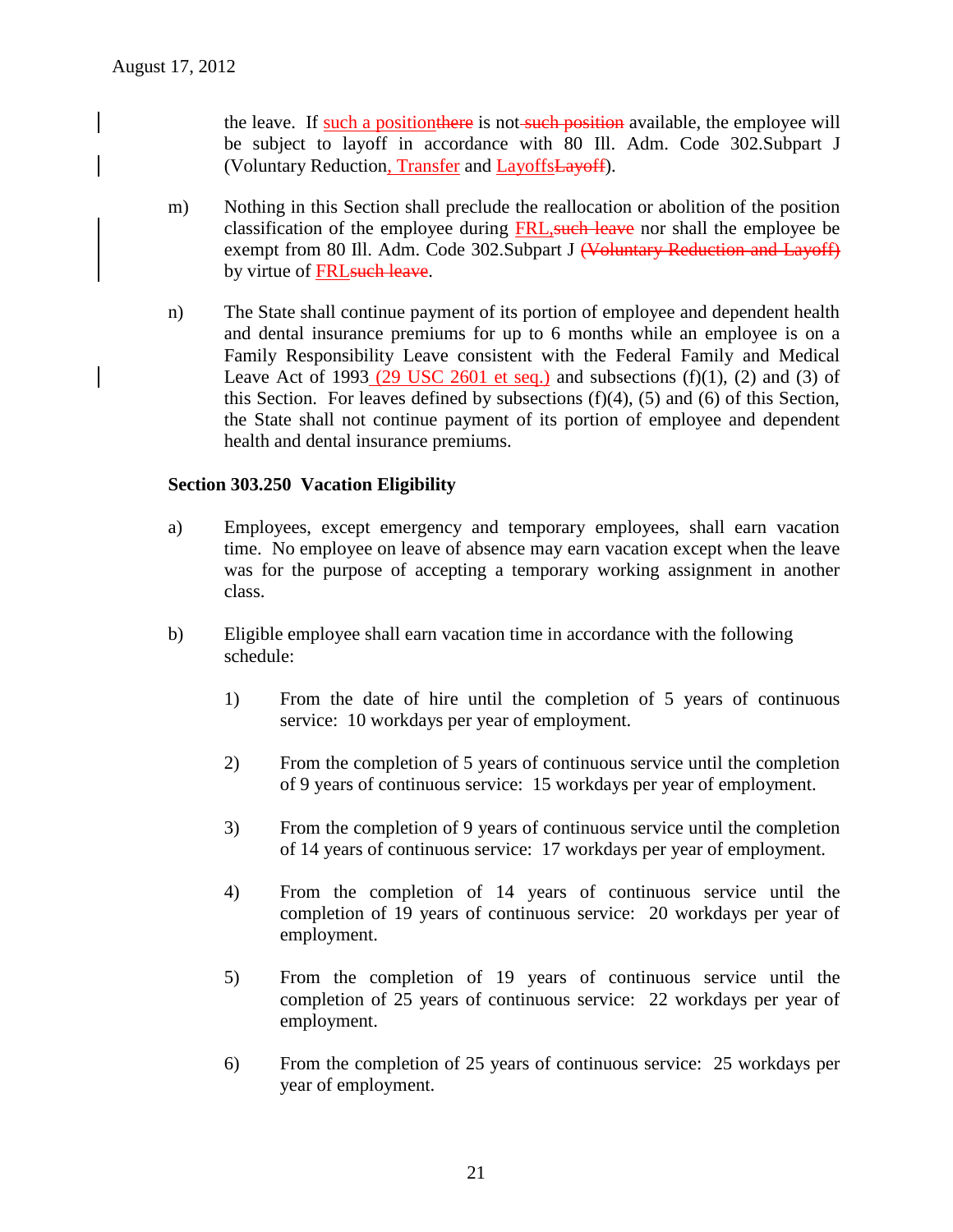- c) Vacation time shall be earned in workdays and computed in hours. After an employee's earned vacation time has been so computed, if there remains a fractional balance of ½ hour or less, the employee shall be deemed to have earned vacation time of  $\frac{1}{2}$  hour in lieu of the fractional balance. If: if there remains a fractional balance of more than ½ hour, the employee shall be deemed to have earned a full hour of vacation time in lieu of a fractional balance.
- d) Computation of vacation time of State employees who have interrupted continuous State service shall be determined as though all previous State service that qualified for earning of vacation benefits is continuous with present service. This subsection (de) applies to vacation time earned on or after October 1, 1972.

Commissioner Dalianis inquired as to the reasons for the proposed Rule changes. Executive Director Stralka responded that Central Management Services representatives indicated that they were made to bring the Rules in compliance with recent legislative changes and to clean up certain grammatical issues. He then expounded on the Personnel Rule amendment process for the Commissioners.

# XI. MEETING SCHEDULE FOR 2013 AND CONSIDERATION OF CHANGING THE START TIME OF MEETINGS HELD IN CHICAGO FOR 2013

**IT WAS MOVED BY COMMISSIONER DALIANIS, SECONDED BY COMMISSIONER KREY AND THE MOTION ADOPTED 4-0 TO APPROVE THE FOLLOWING MEETING SCHEDULE FOR CALENDAR YEAR 2013 AS PRESENTED.**

| January 18, 2013  | Chicago     | July 19, 2013      | Chicago     |
|-------------------|-------------|--------------------|-------------|
| February 15, 2013 | Chicago     | August 16, 2013    | Chicago     |
| March 15, 2013    | Chicago     | September 20, 2013 | Chicago     |
| April 19, 2013    | Chicago     | October 18, 2013   | Chicago     |
| May 17, 2013      | Springfield | November 15, 2013  | Springfield |
| June 21, 2013     | Chicago     | December 20, 2013  | Chicago     |

There was a general discussion in which all the Commissioners participated about the start time for the Commission's Chicago meetings. It was the consensus of the Commissioners to start the meetings one-half hour earlier.

# **IT WAS MOVED BY COMMISSIONER DALIANIS, SECONDED BY COMMISSIONER KREY AND THE MOTION ADOPTED 4-0 TO ADOPT 10:30 AM AS THE START TIME FOR MEETINGS IN THE CHICAGO OFFICE IN 2013.**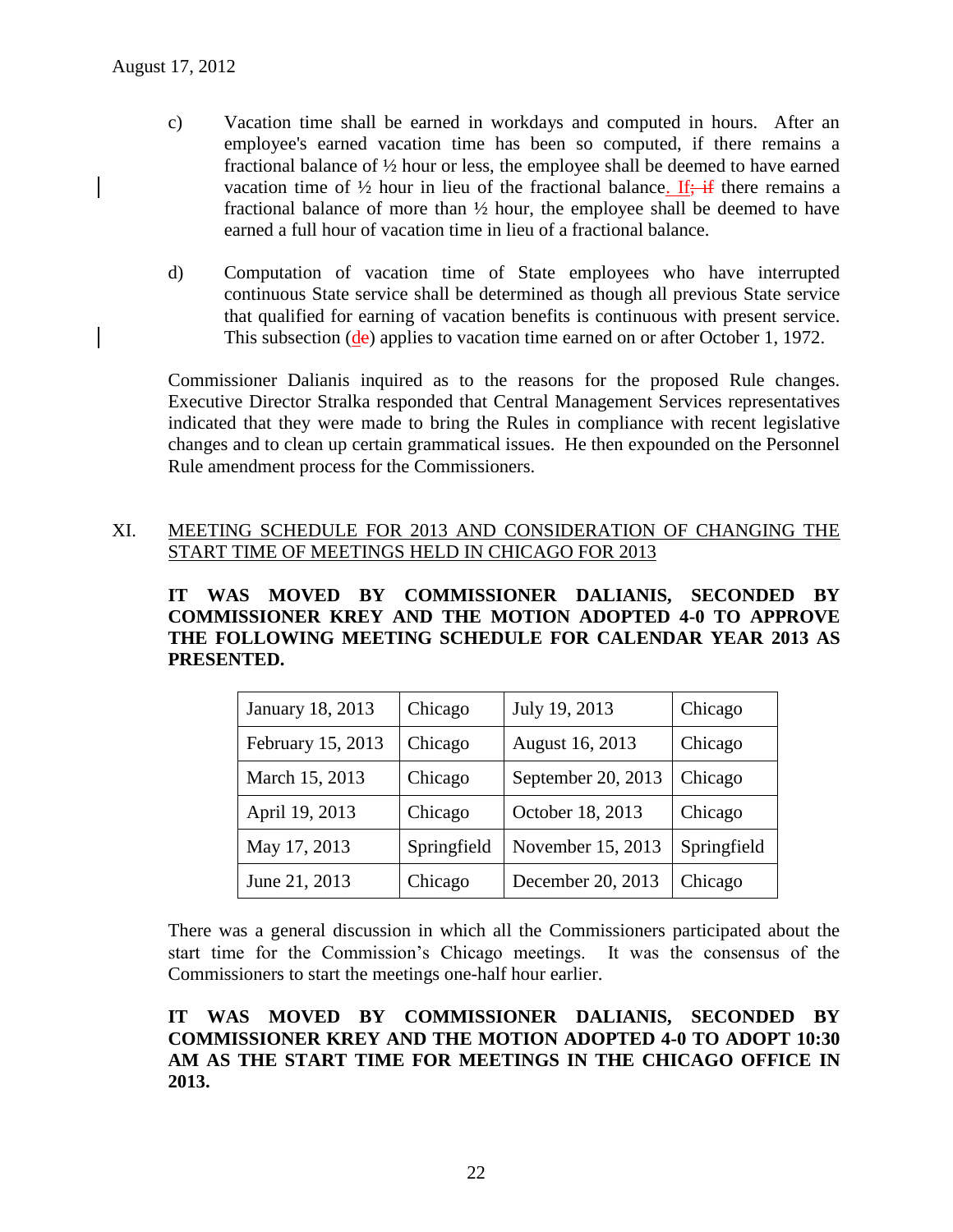#### XII. PROPOSED REVISIONS TO CIVIL SERVICE COMMISSION RULES

#### **Section 1.10 Meetings of the Commission**

- a) The Illinois Civil Service Commission (Commission) shall hold an open and public meeting each month. The meetings shall be held in Chicago and/or Springfield.
- b) A schedule of meeting dates shall be made at the beginning of each calendar year stating the date, time, and place of the monthly meetings.
- c) Changes in regular meeting dates and the holding of special meetings shall be made in compliance with the Illinois Open Meetings Act [5 ILCS 120] and the Illinois Personnel Code [20 ILCS 415].
- d) Meetings may be held by telephone conference call or by video conferencing if done in compliance with all applicable laws.
- e) Unless he or she is an interested party in a contested case subject to Section 1.260 of the Rules of the Civil Service Commission, any person shall have the opportunity to comment at a public meeting pursuant to the Open Meetings Act (5 ILCS 120) so long as the comment is reasonable in duration and is limited to a subject on that meeting's agenda. Any such comment by a person shall be made at a time designated on the meeting's agenda and the Civil Service Commission shall have the ability to cut off a comment if it is irrelevant, repetitious or disruptive.

### **Section 1.170 Cause for Discharge Level of Discipline/Cause for Discharge**

- a) Cause for discharge consists of some substantial shortcoming which renders the employee's continuance in his or her position in some way detrimental to the discipline and efficiency of the service and which the law and sound public opinion recognize as good cause for the employee no longer holding the position.
- b) In determining the appropriate level of discipline, the Commission shall consider the employee's performance record, including disciplinary history, and the employee's length of continuous service, unless the offense would warrant immediate discharge in accordance with subsection (a).

In determining the appropriate level of discipline, the Commission shall consider the nature of the offense, the employee's performance record, including disciplinary history, and the employee's length of continuous service. Cause for discharge means some substantial shortcoming which in some way renders the employee's continuance in the position detrimental to the discipline and efficiency of the service and which law and sound public opinion recognize as good cause for the employee's removal from the position.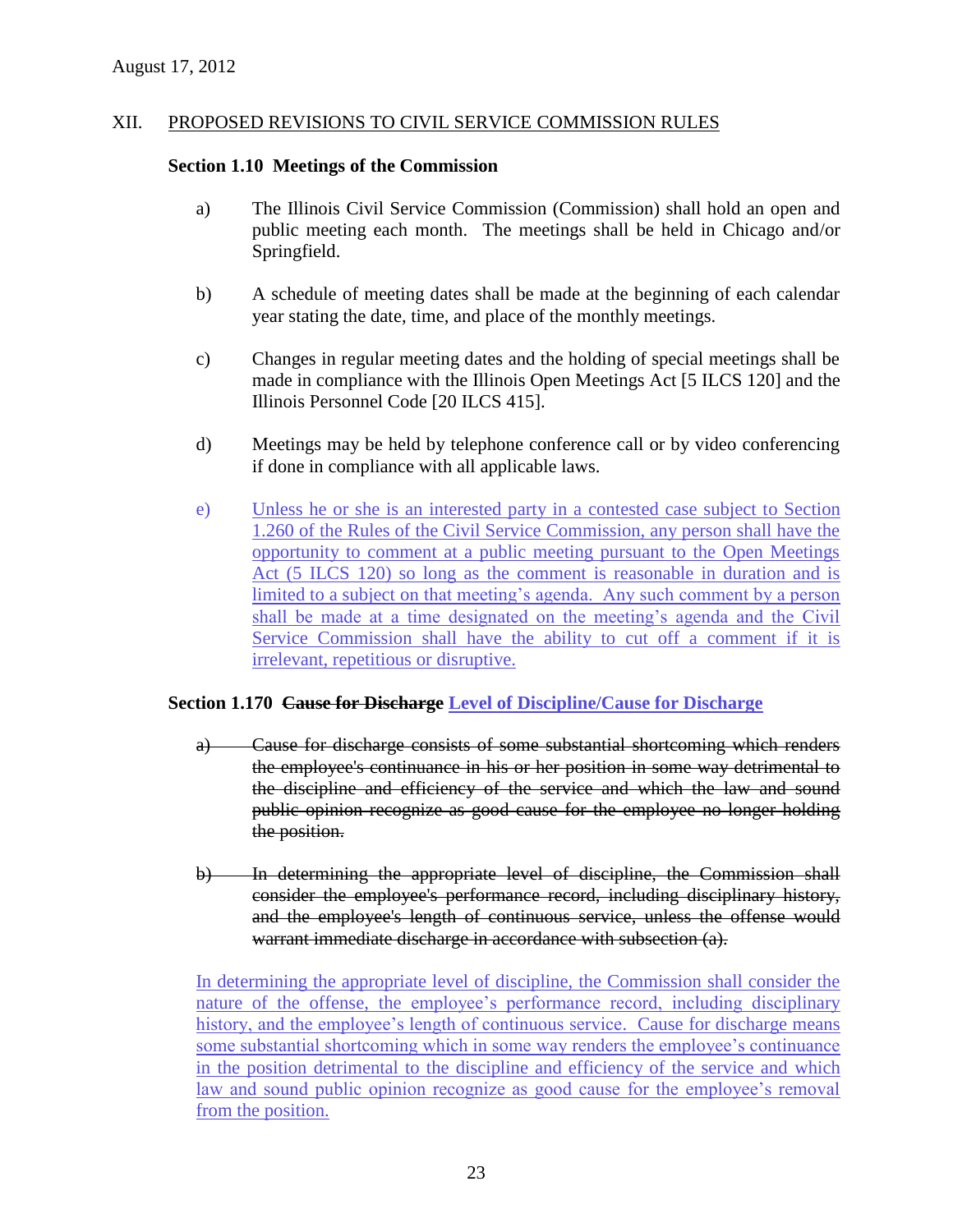### **Section 1.280 Record of Proceedings**

- a) Whenever a hearing is held under the Personnel Code or this Part, it shall be recorded by a court reporter or other means that adequately preserves the record. The Administrative Law Judge or Commission may order that any recording be transcribed. The agency that is a party to the hearing shall bear all costs related to the production of the transcript of the proceedings, including but not limited to the costs of the court reporter and original transcript. Parties who order copies of the transcript are responsible for the cost of the copies. The transcript provided to the Commission shall be transcribed in full page format. A party who has requested an order of protection (request that certain information remain confidential during and after the hearing) shall be responsible for redacting the protected information from the transcript.
- b) The written record of the proceeding shall be filed with the Commission within 10 days after receipt of the transcript of the final hearing by either the agency or its representative. Written notice of filing shall be served on all parties to the proceedings.
- c) Any record will be available for examination by the public at reasonable times in the Springfield office of the Commission. Upon written request made at least 48 hours (exclusive of Saturdays, Sundays and official State holidays) in advance, the Commission will make any record available for examination at its Chicago office.
- d) The transcript of proceedings on any matter before the Commission is complete upon the filing of the court reporter's transcript of the final day of hearing or the last filed written closing statement, whichever is later.

Assistant Executive Director Barris reviewed for the Commissioners the proposed changes to the Rules of the Civil Service Commission. Barris explained that the change to Section 1.10 of the Rules of the Civil Service Commission was necessary to insure compliance with the Open Meetings Act. Barris explained that the change to Section 1.170 was necessary because a reviewing court could misconstrue the language as preventing the Commission from evaluating an employee's disciplinary history even though the disciplinary history is integral to whether discharge is appropriate, i.e. attendance cases. Barris explained that the change to Section 1.280 was necessary to remove any ambiguity as to the starting point of the 60 day period for the Commission's decision in disciplinary cases pursuant to 20 ILCS 415/11. Chairman Kolker recommended adding the phrase "nature of the offense" to Section 1.170 which all the Commissioners affirmed.

**IT WAS MOVED BY COMMISSIONER FITZGERALD, SECONDED BY COMMISSIONER DALIANIS, AND THE MOTION ADOPTED 4-0 TO APPROVE THE PROPOSED REVISIONS TO THE CIVIL SERVICE COMMISSION RULES WITH THE INCLUSION OF THE PHRASE "NATURE OF THE OFFENSE" IN THE FIRST SENTENCE OF SECTION 1.170.**